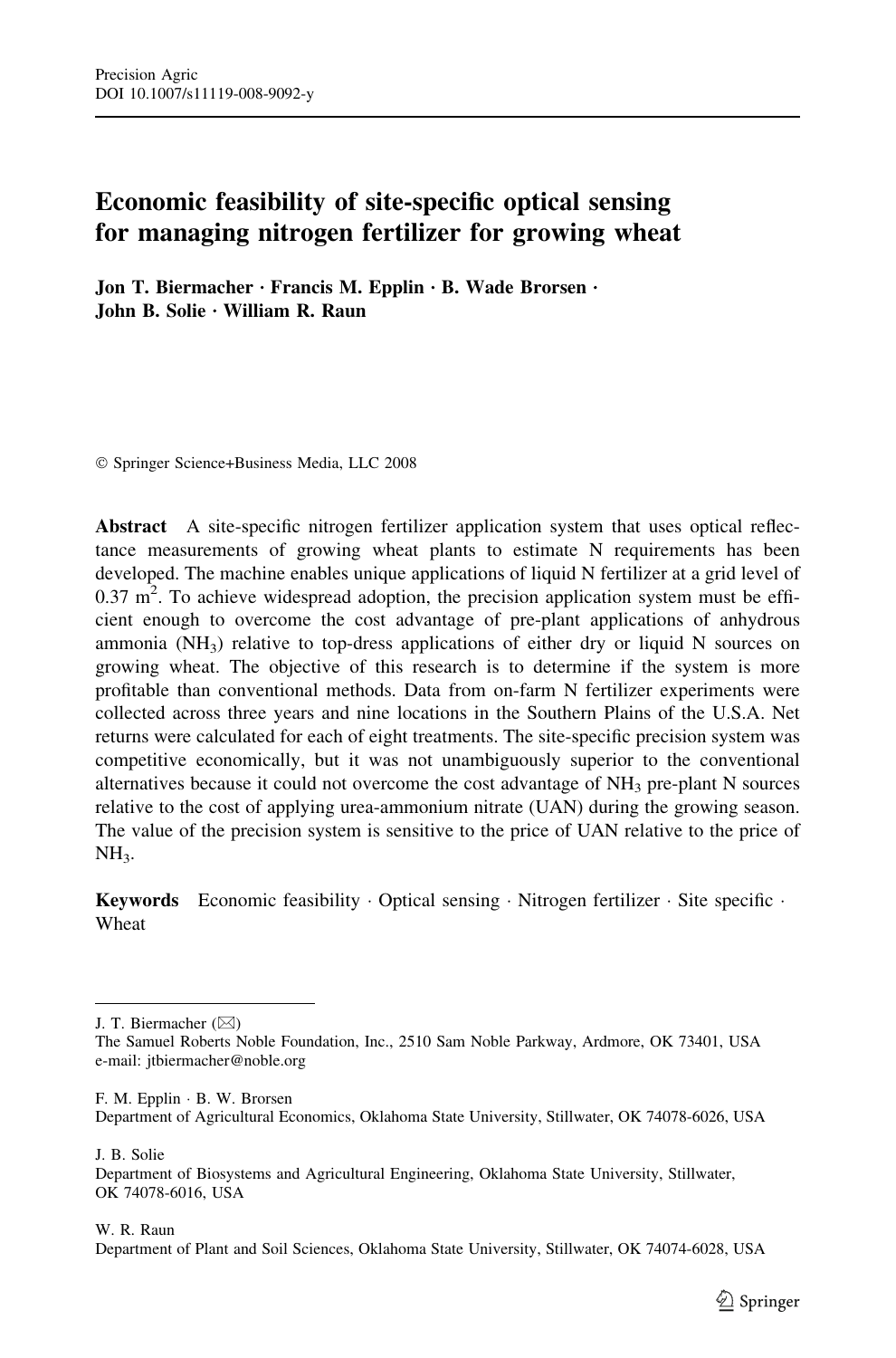## Introduction

Nitrogen fertilizer is a primary nutrient that is typically applied each year in the fall prior to planting wheat in the southern Great Plains of the United States. Nitrogen accounts for 20 to 30% of the per hectare cash expenses, depending on the size of farm and location. A number of precision and site-specific technologies have been developed and introduced to the wheat farming community. These technologies are promoted as a means to improve farm profits. Such technologies include global positioning systems, geographic information systems, yield monitoring sensors and computer controlled within-field variable rate application equipment. Even though many of these precision technologies are commercially available (Whipker and Akridge [2007](#page-17-0)), widespread adoption has been slow with the exception of light bar guidance.

Several studies have focused on estimating the economic feasibility of soil-based precision fertilizer application technologies for wheat (Carr et al. [1991](#page-16-0); Lambert et al. [2006;](#page-16-0) Swinton and Lowenberg-DeBoer [1998\)](#page-17-0). The majority of this research, however, has concluded that precision fertilizer application technologies such as grid mapping and intensive soil testing are not economical for wheat. As an alternative to soil-based precision technologies, several research initiatives have focused on developing sensor-based systems to determine crop nutrient needs (Alchanatis et al. [2005;](#page-16-0) Ehlert et al. [2004;](#page-16-0) Phillips et al. [2004](#page-17-0); Raun et al. [2002;](#page-17-0) Schachtl et al. [2005\)](#page-17-0).

Haneklaus et al. ([1999\)](#page-16-0) evaluated different decision-making processes governing variable rate fertilizer application. They concluded that to accurately describe the variability of N, phosphorus and other plant nutrients in the soil, small grids are preferred to large grids. They found that 10  $m<sup>2</sup>$  grids are more appropriate than the 1.2 ha average grid size often used as sample sites. Others report similar findings. For example, extensive soil testing as well as optical reflectance measurements of plants and yields collected on very small plots, have shown that the spatial scale of N availability to winter wheat can be as small as a 0.37  $m^2$  grid, and that economically optimal levels of N fertilizer may differ on adjacent 0.37 m<sup>2</sup> grids (Raun et al. [1998](#page-17-0); Solie et al. [1999\)](#page-17-0). A technology to sense growing wheat and apply N at a grid level of  $0.37 \text{ m}^2$  (27,027 square grids  $\text{ha}^{-1}$ ) has been developed. The system does not require mapping of soils, soil testing or yield monitors. However, it does require several steps.

First, in late summer, or early fall, N is applied to a narrow strip of the field prior to planting. The level of N applied to the strip must be sufficient so as not to limit plant growth. In other words, a non-limiting amount of N is applied to a strip across the field such that, in the N rich strip (NRS), yield will reach its plateau level (Frank et al. [1990;](#page-16-0) Grimm et al. [1987;](#page-16-0) Waugh et al. [1973](#page-17-0)). Wheat is planted in the fall after the strip has been fertilized. Second, in late winter after the crop is well established, optical reflectance readings are taken from the NRS area of the field. These measurements provide information that enable comparing N uptake from plants growing in the area of the field where N is not yield-limiting to plants growing elsewhere in the field. Third, the system uses a self-propelled UAN applicator equipped with optical reflectance sensors, on-board computers and a global positioning device that is used to assist with steering to prevent repeated applications on individual grids.

An N fertilizer optimization algorithm (NFOA) programmed into the system's computers uses the optical reflectance information taken from the NRS and optical reflectance information taken from each 0.37  $m<sup>2</sup>$  grid to determine N treatment levels. The intent of the algorithm is to determine the quantity of N to apply to each individual 0.37  $m^2$  grid that is needed to achieve the plateau yield (Solie et al. [1996,](#page-17-0) [2002](#page-17-0)). As the applicator moves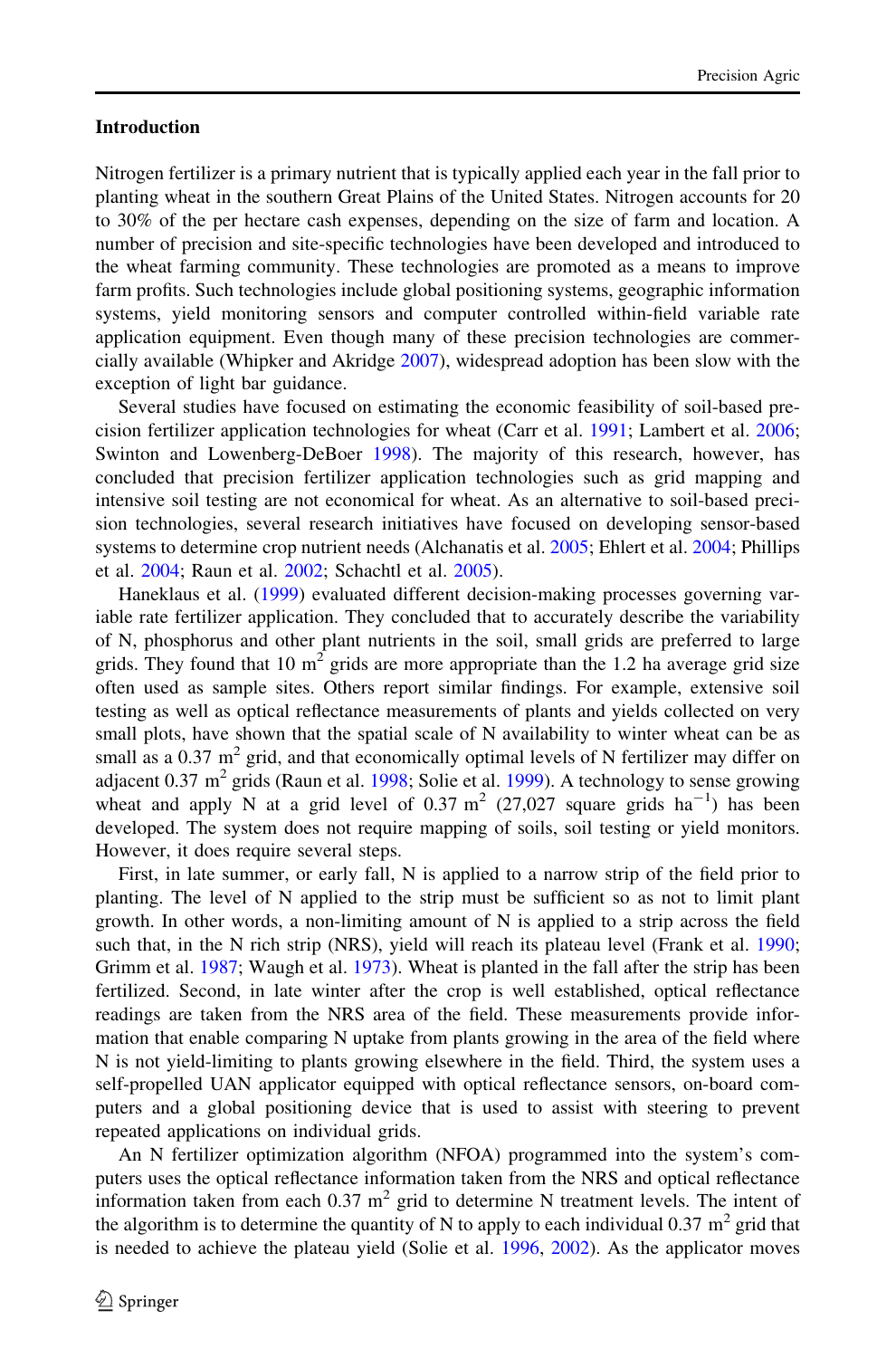across the field, the machine optically senses, computes the level of N and treats individual 0.37  $m^2$  grids with UAN (28% liquid N solution). Rates of UAN vary. The NFOA does not consider the prices of N and wheat, and consequently may not estimate the economically optimal level of N, especially in circumstances when the yield plateau is estimated with error (Tembo et al. [2008\)](#page-17-0).

The objective of the research reported here is to determine if the system is more profitable than conventional N fertilization strategies. Given the substantial investment needed to further develop the system, and the potential environmental benefits from lower N applications, estimates of its relative economic value are considered necessary to understand what is needed for the system to be adopted. Economic information would also provide engineers and manufacturers with a target cost to deliver the technology, would be of value to fertilizer distributors who must decide whether or not to purchase the system and would be useful to agricultural extension specialists who may be confronted with questions regarding the system. Although the system was designed specifically for managing N needs on winter wheat crops grown in the Southern Plains of the U.S.A., the algorithm and application system could be modified for use on other crops and in other regions.

## Theory

Farmers must decide prior to planting their wheat in the fall whether or not they want to use the site-specific plant sensing technology. We use an expected profit maximizing framework so the analysis is done assuming either the producer is risk neutral or that any changes in the variability of farm profitability resulting from this decision would not substantively alter the optimal nitrogen rates for a risk averse producer. The decision rule for an expected profit maximizing producer can be written as:

$$
\text{Product decision} = \begin{cases} \text{adopt,} & \text{if } E(\max E(\pi^{\text{new}})) - E(\max E(\pi^{\text{old}})) > \tau, \\ \text{not adopt,} & \text{otherwise,} \end{cases} \tag{1}
$$

where  $\tau \ge 0$  represents the cost of change and  $E(\pi^k)$  is the expected profit from using the kth technology ( $k = \{new, old\}$ ). Adoption of precision technologies is driven by three key elements: (1) increased cost of sampling information and variable rate application; (2) change in cost of fertilizer applied; and (3) change in revenue from crop yield. The cost of information that is provided by precision technologies is central to analyzing profitability (Bullock et al. [2002\)](#page-16-0). Plant sensing technology is no exception to this rule and as a result, it may provide value from increased yields, reduced costs or both.

The system requires that a producer conduct an N response experiment in each field. The experiment can consist of a single NRS. But it can also consist of a series of ramped strips where increasingly higher amounts of N are applied. The sensors measure the normalized difference vegetative index. With an NRS, sensing is used to compare the fertilized and unfertilized plants and the NFOA is used to determine N needs. With ramped N strips, a linear plateau model is estimated and the N level required to reach the plateau is determined.

It is assumed that the N application system does not affect the optimal quantity of other inputs. N can either be applied pre-plant via  $NH<sub>3</sub>$  or during the growing season as a top dress via UAN. Assuming that price and yield are uncorrelated, a producer's optimization problem can be represented as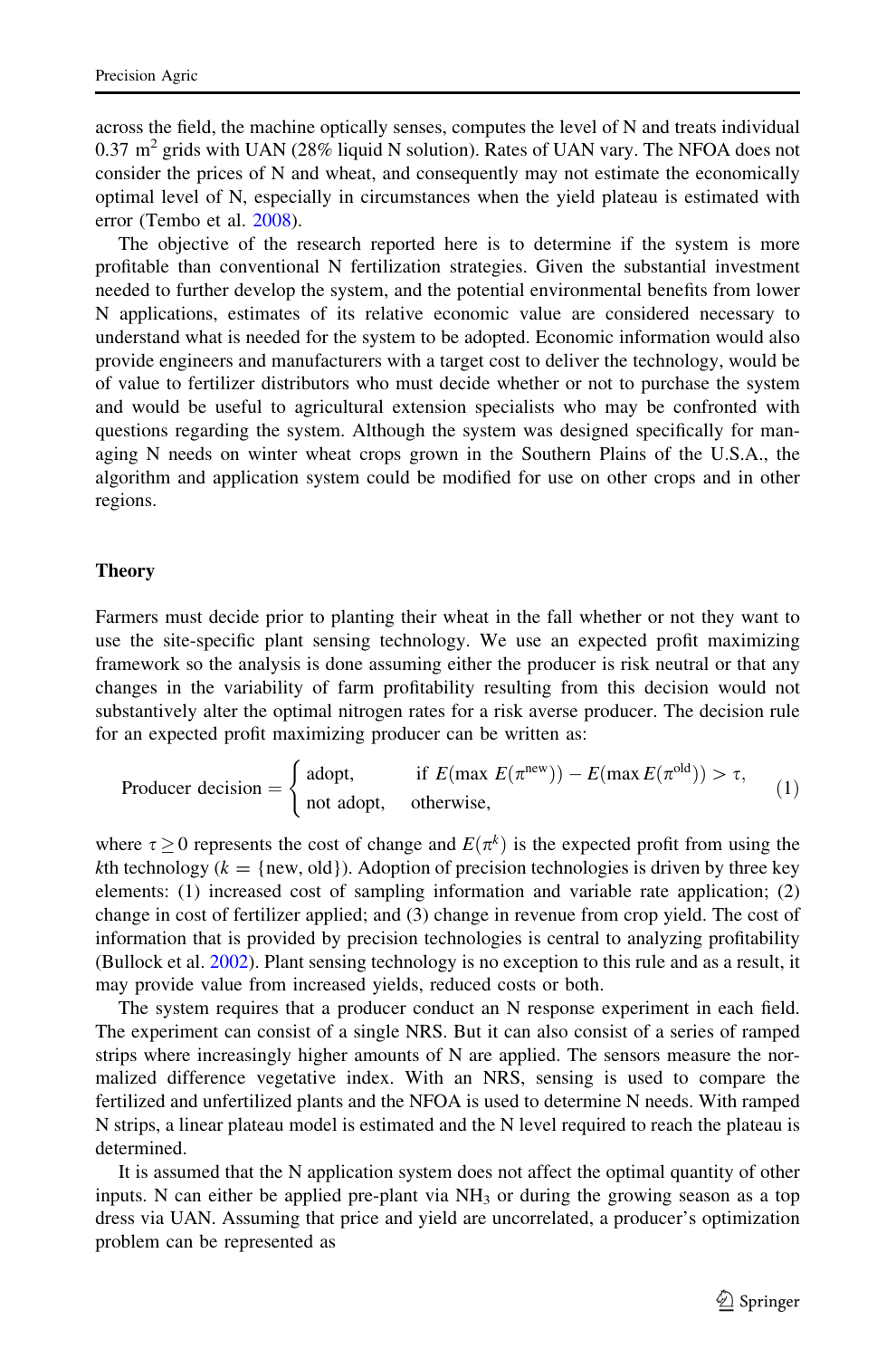$$
\max_{N^{P}, N^{T}, \lambda} E(R) = pE(y) - r^{P}N^{P} - r^{T}N^{T} - \lambda_{1}b^{P} - \lambda_{2}b^{NRS} - \lambda_{3}((1 - \lambda_{2})b^{T} + \lambda_{2}b^{N(OR)}),
$$
  
s.t.  

$$
y = y(N),
$$
  

$$
N = N^{P} + \psi N^{T},
$$
  
If  $N^{P} > 0$  then  $\lambda_{1} > 0$   
If  $N^{T} > 0$  then  $\lambda_{3} > 0$   
If  $\lambda_{2} > 0$  then  $N^{T} = N(ORI)$   
 $\lambda_{i} \in \{0, 1\} \forall i$ , and  
 $N^{P}, N^{T} \ge 0.$  (2)

where  $R$  is net return above N fertilizer application costs; y is yield;  $N$  is the sum of preplant N (N<sup>P</sup>) and top dress N (N<sup>T</sup>);  $\psi > 1$  is the efficiency of top dress N relative to preplant NH<sub>3</sub>; p represents the expected price of wheat;  $\lambda = (\lambda_1, \lambda_2, \lambda_3)$  is a vector of binary choice variables;  $r^P$  and  $r^T$  represent the prices of NH<sub>3</sub> and UAN, respectively;  $b^P$ ,  $b^{NR\dot{S}}$ ,  $b^{N(ORI)}$ , and  $b^T$  represent pre-plant N application costs, cost of the NRS, cost of top dressing with the precision system, and the cost of conventional top dressing, respectively; and the function  $N(ORI)$  is the NFOA based on NRS information. Note that  $\lambda_3$  is selected conditionally on NRS being known.

A reduction in yield could result from the conventional systems applying either too much or too little N. The evidence regarding whether excess N causes yields to decline is mixed (Biermacher et al. [2006\)](#page-16-0). The data suggest that, over a reasonable range, any yield decrease from applying excess N would be small. A system that applied too little N would result in lower yields than a system that applied exactly the amount of N needed. In practice, producers typically apply more N than is needed in most years. As a result, most of the advantage of precision sensing is expected to be due to reduced cost of N fertilizer rather than increased wheat yield. While the sensing system uses less total N, it faces a major economic hurdle because the cost per unit of N from  $NH<sub>3</sub>$  is less than the cost per unit of N from UAN  $(r^P < r^T)$ .

For this study, experimental data were obtained from farm fields. This provides an opportunity to evaluate the system under environmental conditions and constraints encountered on farm fields. The expected profit is determined for each of the discrete choices considered in the field experiment. This restricts the choices in Eq. 2 such that  $x^P \in \{0, 45, 90\}$  and  $x^T \in \{0, 45, 90\}$  when sensing is not used.

#### Materials and methods

Procedures published by American Society of Agricultural Biological Engineers ([2006](#page-16-0)) were used to estimate the annual ownership and operating costs for the sensor and computer equipped UAN applicator. The cost of implementing a NRS was also computed. Net returns are calculated for eight N management systems, including two precision systems.

Yield data were obtained from a series of randomized and replicated on-farm experiments conducted during the 2002, 2003 and 2004 growing seasons across nine locations in Oklahoma, U.S.A. Care was exercised in selecting co-operating farmers who would retain the integrity of the trials by not applying additional N (other than that administered via the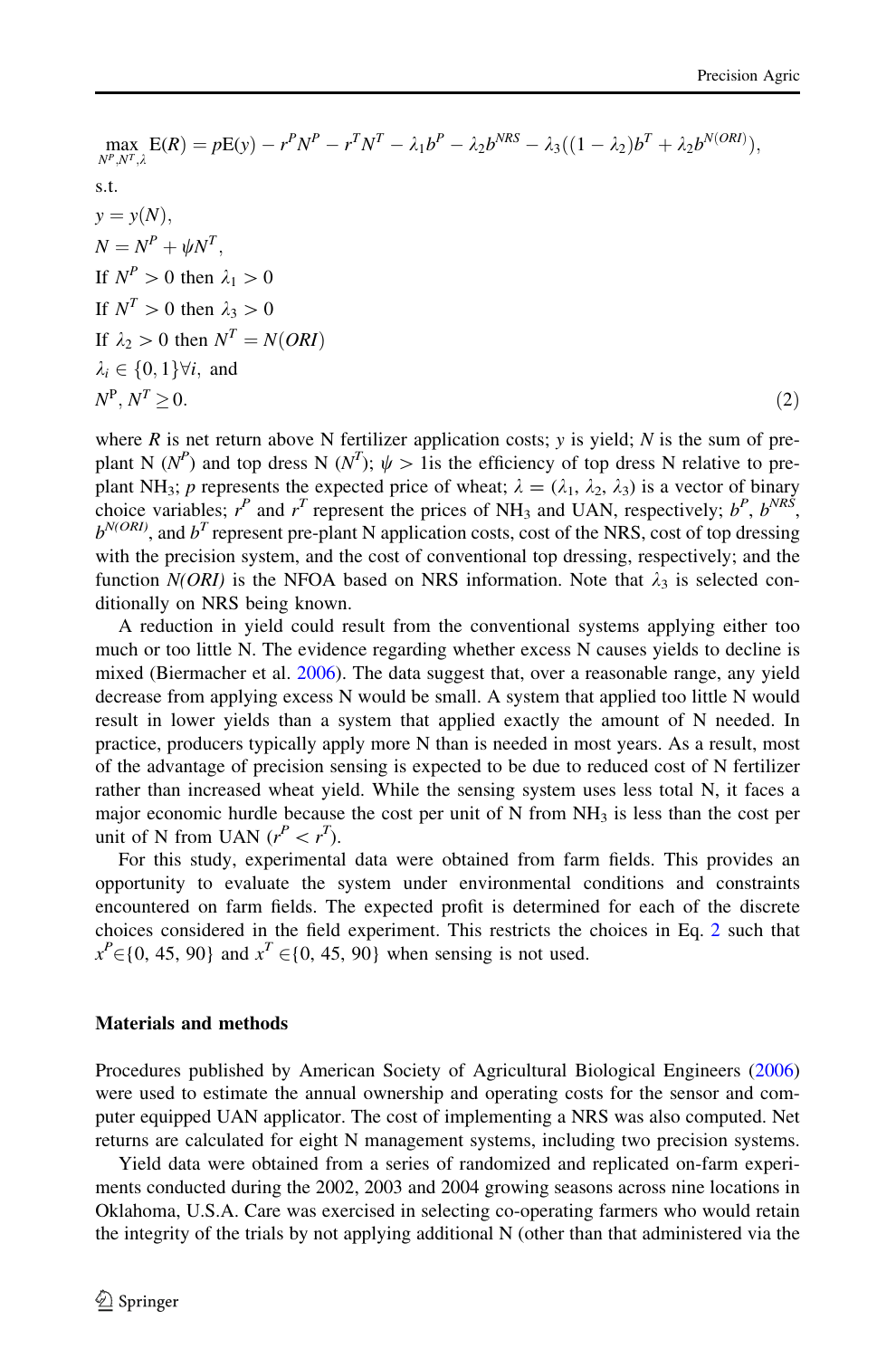<span id="page-4-0"></span>treatment structure) and who would enable and facilitate harvest of individual plots. The trials were conducted on farms located close to the communities of Altus, Blackwell, Chickasha, Covington, Haskell, Hennessey, Lahoma, Perry, and Tipton, Oklahoma, U.S.A. Data describing differences in rainfall and soil characteristics across locations are reported in Tables 1 and 2. The N fertilizer application systems included in the on farm trials are described in Table 3.

Treatment yield means for each location were averaged across all replications for each year. Pre-plant N was applied as 33% ammonium nitrate (AN) and top dress N was applied

| Location                   | Texture         | % Gravel         | $%$ Sand | $%$ Silt | $%$ Clay |
|----------------------------|-----------------|------------------|----------|----------|----------|
| L1: Lahoma                 | Clay loam       | $\boldsymbol{0}$ | 21       | 50       | 29       |
| L <sub>2</sub> : Chickasha | Silt loam       | $\mathbf{0}$     | 19       | 42       | 40       |
| L <sub>3</sub> : Blackwell | Clay loam       | 0                | 25       | 48       | 27       |
| L4: Haskell                | Silt loam       | $\mathbf{0}$     | 21       | 68       | 11       |
| $L5:$ Altus                | Clay loam       |                  | 24       | 40       | 36       |
| L6: Covington              | Silty clay loam | $\overline{0}$   | 19       | 41       | 40       |
| L7: Hennessey              | Clay loam       | 0                | 21       | 50       | 29       |
| L8: Tipton                 | Sandy loam      | $\overline{0}$   | 52       | 30       | 18       |
| L9: Perry                  | Loam            | 0                | 36       | 42       | 22       |
|                            |                 |                  |          |          |          |

Table 1 Soil characteristics by location (250 mm depth)

Data provided by Oklahoma Mesonet ([2007\)](#page-17-0)

Table 2 Total rainfall  $(mm^{-1}$  water year) for each year and location classified by climate zone in Oklahoma

| Climate zone  | Locations              | Oct 1 through Sep 30 |               |           | Average |
|---------------|------------------------|----------------------|---------------|-----------|---------|
|               |                        | $2001 - 2002$        | $2002 - 2003$ | 2003-2004 |         |
| North central | L1, L3, L6, L7, and L9 | 650                  | 740           | 740       | 710     |
| Central       | L <sub>2</sub>         | 800                  | 780           | 800       | 800     |
| East central  | I 4                    | 1010                 | 910           | 990       | 970     |
| Southwest     | L5 and L8              | 560                  | 680           | 660       | 630     |

Data provided by the Oklahoma Climatology Survey [\(2007](#page-17-0)). L1 is Lahoma, L2 is Chickasha, L3 is Blackwell, L4 is Haskell, L5 is Altus, L6 is Covington, L7 is Hennessey, L8 is Tipton, and L9 is Perry

| <b>Table 3</b> Description of nitrogen<br>fertilizer application systems<br>used in the on-farm trials | N fertilizer<br>application system | Pre-plant N<br>application level (kg ha) | Top dress N<br>application (kg ha) |
|--------------------------------------------------------------------------------------------------------|------------------------------------|------------------------------------------|------------------------------------|
|                                                                                                        | 0/0                                | $\Omega$                                 | 0                                  |
|                                                                                                        | 0/45                               | 0                                        | 45                                 |
|                                                                                                        | 0/90                               | $\Omega$                                 | 90                                 |
| Note that N level for the 0/NFOA                                                                       | 45/45                              | 45                                       | 45                                 |
| and the 45/NFOA optical sensing                                                                        | 45/0                               | 45                                       | $\Omega$                           |
| systems is determined with the<br>nitrogen fertilizer optimization                                     | 90/0                               | 90                                       | $\theta$                           |
| algorithm (NFOA) and applied                                                                           | 0/NFOA                             | $\Omega$                                 | N <sub>NFOA</sub>                  |
| using the self propelled variable<br>rate precision applicator                                         | 45/NFOA                            | 45                                       | N <sup>NFOA</sup>                  |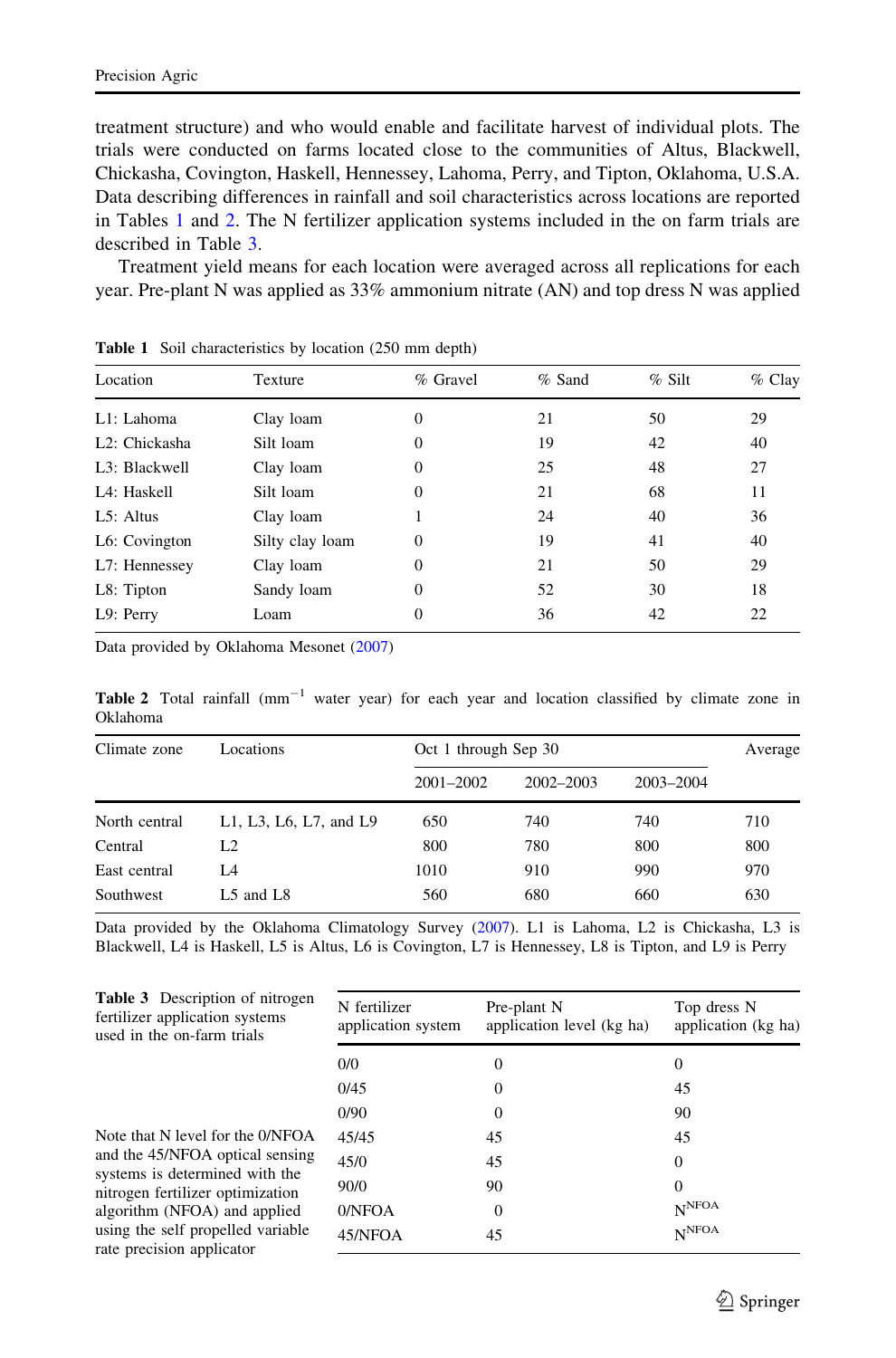<span id="page-5-0"></span>as 28% UAN during Feekes Physiological Growth Stages 4–6 in early spring (Large [1954;](#page-16-0) Stone et al. [1996;](#page-17-0) Solie et al. [1996](#page-17-0)). Potential external environmental benefits of using the system were not measured.

## Optimizing N using the NFOA

The NFOA developed by Raun et al. [\(2002](#page-17-0)) was used to determine the top dress N levels for the 0/NFOA and 45/NFOA treatments. The NFOA is designed to compare optical reflectance information obtained from the NRS with information obtained from each 0.37  $\text{m}^2$  grid of the field representing the farmer practice. Following Raun et al. [\(2002](#page-17-0)), the optimal level of  $N$  on grid  $i$  is defined as

$$
N_i^{NFOA} = \frac{(YPN_i - YPO_i)}{\gamma},\tag{3}
$$

where  $\gamma$  is a constant that represents the level of N use efficiency (NUE) that is expected to be gained from applying only the level of N that is needed by the plants with none of it going unused (an NUE of 0.60 was used in the NFOA for the on-farm experiments),  $YP0_i$ is yield response to *ORI* information taken on grid  $i$  and gives an estimate at the time of sensing for wheat yield potential when no additional N is applied.  $YPO_i$  is defined as

$$
YP0_i = c_0 \exp(ORI_i c_1), \tag{4}
$$

where  $c_0$  and  $c_1$  are the intercept and slope parameters.<sup>1</sup> ORI<sub>i</sub> denotes the optical reflectance information taken from the growing crop by the machine in late winter (March) on grid i, and  $YPN_i$  in Eq. 3 is defined as the yield potential when additional N is applied in late winter at a level necessary to bring plant growth to the maximum potential,

$$
YPN = \begin{cases} \max((RI \times YP0), YP0), & \text{if } \max((RI \times YP0, YP0) < y^{\max}), \\ y^{\max}, & \text{otherwise}, \end{cases} \tag{5}
$$

where  $RI$  is a response index that is calculated as

$$
RI = \frac{\text{Average ORI from NRS}}{ORI \text{ from farmer practice}} = \frac{\overline{ORI}^{NRS}}{ORI_i}
$$
 (6)

 $y<sup>max</sup>$  is the biological maximum yield for a specific crop, grown within a specific region, under defined management practices (e.g.,  $y^{max} = 7$  Mg ha<sup>-1</sup> for dryland winter wheat produced in central Oklahoma (Raun et al. [2002](#page-17-0))). Substituting Eq. 6 into Eq. 5 gives

$$
YPN_i = \begin{cases} \max \left( \left( \frac{\overline{ORI}^{NRS}}{ORI_i} \times 0.359 \exp(ORI_i \times 324.4) \right), 0.359 \exp(ORI_i \times 324.4) \right), \\ \text{if } \max((RI \times YPO, YPO) < y^{\max}), \\ y^{\max}, \quad \text{otherwise.} \end{cases} (7)
$$

Sensors mounted at the front of the machine sense the growing plants and provide data to the onboard computers. The information is used by the NFOA to determine the level of N

<sup>1</sup> Parameter estimates were shifted one standard deviation to the left in an effort by Raun et al. [\(2002](#page-17-0)) to describe a yield boundary.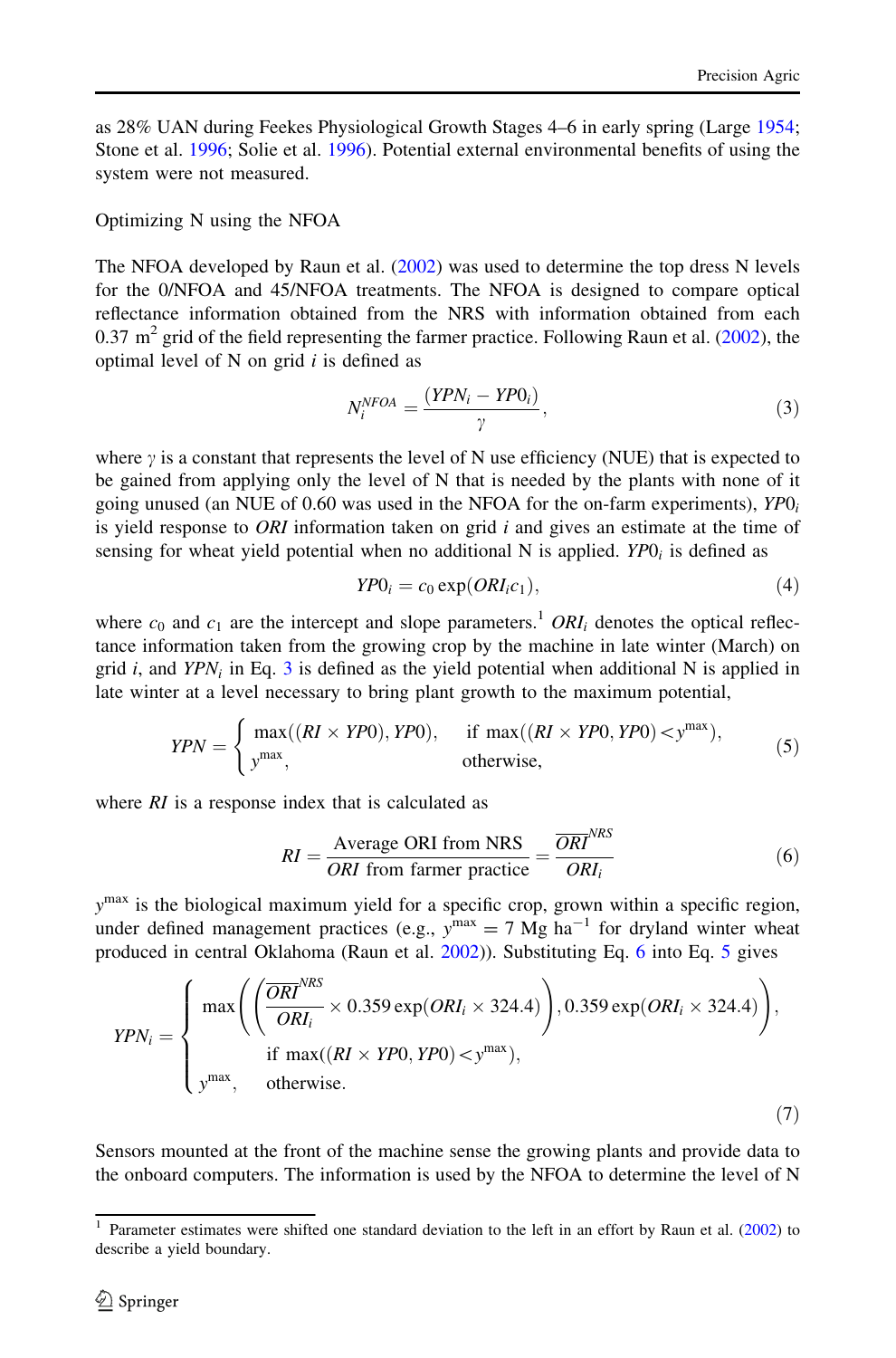to apply. As the rear of the machine travels across the sensed grid, UAN is applied. Further details describing the algorithm are presented in Raun et al. ([2002,](#page-17-0) [2005](#page-17-0)).

# Machine costs

A custom fertilizer application industry exists in the wheat growing regions of Oklahoma, U.S.A. It could be assumed that this industry would be the primary provider of N application services including the precision sensing system. Procedures published by the American Society of Agricultural Biological Engineers [\(2006](#page-16-0)) were used to calculate ownership and operating expenses for the precision applicator. The custom rate for a uniform application of UAN fertilizer in the region is \$7.20  $ha^{-1}$  (Kletke and Doye [2001](#page-16-0)). This rate includes the cost of transporting fertilizer and applicator to and from the field. The cost of modifying and equipping a self-propelled UAN applicator with optical reflectance technology is \$60,000. Based on an assumption of a rapid rate of obsolescence and deterioration of the computers that are integral to the technology, the expected useful life of the machine is five years with an annual interest rate of 8%. The applicator is expected to have a field operating speed of 24 km  $h^{-1}$ , 70% field efficiency and capacity of 335 ha day<sup>-1</sup> when used 10 h day<sup>-1</sup>. Workers in the region earn, on average, \$10 h<sup>-1</sup> to operate a self-propelled sprayer. However, operators will require additional training to operate the precision applicator. The cost of this additional training is reflected in a higher wage rate (i.e., assumed to be \$12 h<sup>-1</sup> rather than \$10 h<sup>-1</sup>). This two-dollar difference is considered in the calculations of the cost of the technology.

# Cost of NRS

Because the on-farm trials did not replicate exactly the scale of an actual field (i.e., the length of the experimental plots was less than the length of the fields), it was necessary to approximate the NRS cost. NRS size is a function of applicator width and field length. The width of the applicator and NRS used in the study was 19.8 m. For a representative field in the region of 64.7 ha, the NRS length would be 803 m. This gives a total area of 15,942  $m^2$ , which translates into an NRS equal to approximately 2% of the field. For the 0/NFOA treatment, the UAN applicator is assumed to make one pre-plant pass across the center of the field applying  $134 \text{ kg ha}^{-1}$  N to define the NRS.<sup>2</sup> For the 45/NFOA treatment, the NRS is defined by one additional pass across the center of the field to apply an additional 90 kg ha<sup>-1</sup> N. To account for the cost of the NRS, the machine ownership and operating cost are multiplied by 1.02.

# Net return

Net return is calculated for each treatment at each location and for each year as the difference between gross revenue from the sale of wheat grain and the cost of N fertilization. Net returns are calculated under two pre-plant application scenarios: (1) a base model that reflects the pre-plant N fertilization source actually used in the experiment (i.e., ammonium nitrate (AN)), and (2) a model that reflects when the pre-plant N fertilizer source was assumed to be  $NH_3$  and applied with an  $NH_3$  applicator. Many wheat producers

<sup>&</sup>lt;sup>2</sup> The level of N applied to the NRS (kg ha<sup>-1</sup>) is equal to 0.0417 kg times the expected maximum potential yield of the field  $(kg \text{ ha}^{-1})$ . In this study the average expected maximum potential yield was assumed to be  $3,225$  kg ha<sup>-1</sup>.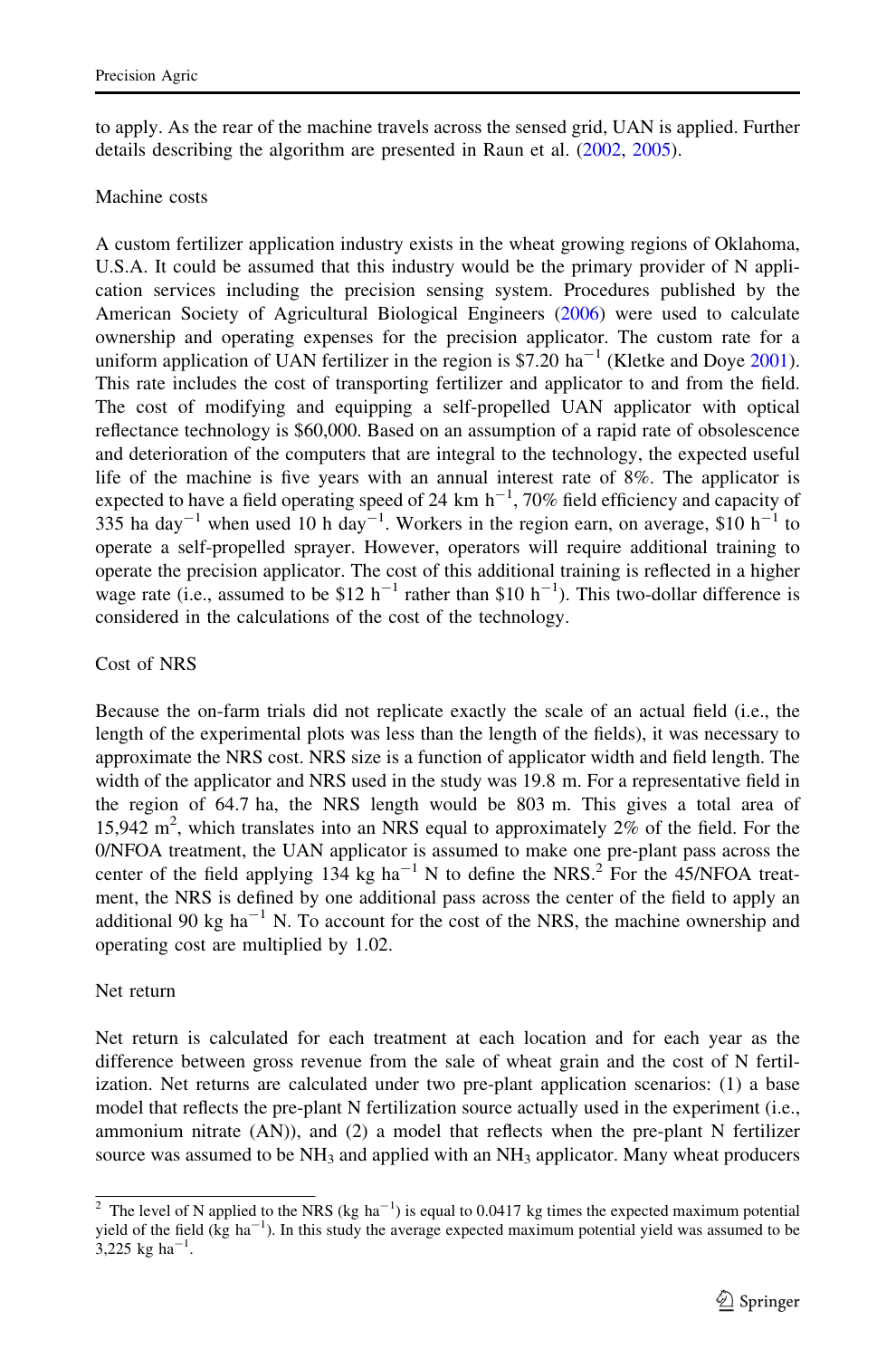in the southern Great Plains use  $NH_3$  as a pre-plant source due to its cost advantage. For the region under study, it is assumed that wheat yield responds to the level but not the source of pre-plant N.

For both pre-plant application scenarios, an average of the historical prices received by farmers for wheat grain and paid by farmers for N fertilizer are used. The historical prices of wheat grain for 2002, 2003, and 2004 were \$0.10, \$0.12, and \$0.12  $\text{kg}^{-1}$ , respectively (USDA  $2007a$ ). The prices for NH<sub>3</sub> in the fall of 2001, 2002, and 2003 were \$0.49, \$0.31, and \$0.44  $\text{kg}^{-1}$  N, respectively. AN prices in the fall of 2001, 2002, and 2003 were \$0.85, \$0.62, and  $\overline{$}0.74 \text{ kg}^{-1}$  N, respectively.

UAN prices in the spring of 2002, 2003, and 2004 were \$0.52, \$0.66, and \$0.72 kg<sup>-1</sup> N, respectively (USDA [2007b](#page-17-0)). Application costs for NH<sub>3</sub>, AN and non-site specific UAN were based upon average custom charges for the area of \$15.11, \$6.18, and \$7.20  $ha^{-1}$ (Kletke and Doye [2001](#page-16-0)). The average relative price ratio of UAN to  $NH_3$  over the three years of the study was 1.53:1. One unit of N from UAN cost 1.53 times the cost of a unit of N from the  $NH_3$ , providing a substantial cost advantage in favor of  $NH_3$ . An even greater cost advantage exists between pre-plant sources of N (i.e., the three year average price ratio of AN to  $NH<sub>3</sub>$  was 1.74). This cost advantage explains why many producers in the region use  $NH<sub>3</sub>$  as their primary source of pre-plant N.

# **Results**

Wheat grain yields for each treatment, year, location and N rate applied for the 0/NFOA and 45/NFOA systems are presented in Table [4.](#page-8-0) Across all locations and years (19 siteyears), the average amount of N applied via UAN in the spring with the 0/NFOA treatment was 28.8 kg ha<sup>-1</sup> and the average response to N for this treatment was 336 kg ha<sup>-1</sup>. For the 45/NFOA treatment, 45 kg  $ha^{-1}$  N was applied pre-plant followed by an average top dress application of 25.4 kg  $ha^{-1}$  N applied via UAN in the late winter which resulted in an average yield response of 625 kg  $ha^{-1}$ . The average yield response from the 45/NFOA system was 289 kg ha<sup>-1</sup> greater than that of the 0/NFOA system. More total N (an average of 70 kg ha<sup>-1</sup>) was applied with the 45/NFOA system. A joint F-test (F value = 1.47) was used to test the null hypothesis of no statistical differences in the mean yields between systems. The null hypothesis could not be rejected at a 95% level of confidence.

To illustrate differences in yield across sites, systems and years, consider two locations (Lahoma (L1) and Hennessey (L2)) that produced data for all three years (2002, 2003, and 2004). The sites are within 43.3 km of each other in north central Oklahoma, have similar soil characteristics and received (on average) similar amounts of rainfall in each of the three years of the study (Tables [1](#page-4-0) and [2](#page-4-0)); however, grain production and yield response to N were mixed between the two locations. For instance, in 2002, at Hennessey, there was no response to N application for any of the systems, including the two OS systems. In the same year, a greater level of N (determined by the NFOA) was applied on the 0/NFOA and 45/NFOA systems at Hennessey than at Lahoma, even though no response was gained at Hennessey. In 2003, the 90/0 treatment at Lahoma realized a 131% response above the check treatment (0/0), but only a 38% response was obtained on the 0/NFOA system with 38 kg ha<sup>-1</sup> N. The data suggest that for this year and location, the NFOA under-estimated yield response and applied too little N. At the Hennessey site in 2003, there was very little response to N on any of the treatments. Total grain yield was greater at Lahoma than at Hennessey in 2003, except for the check system (0/0). In 2004, both Lahoma and Hennessey showed little response to N. At Hennessey, the NFOA did recommend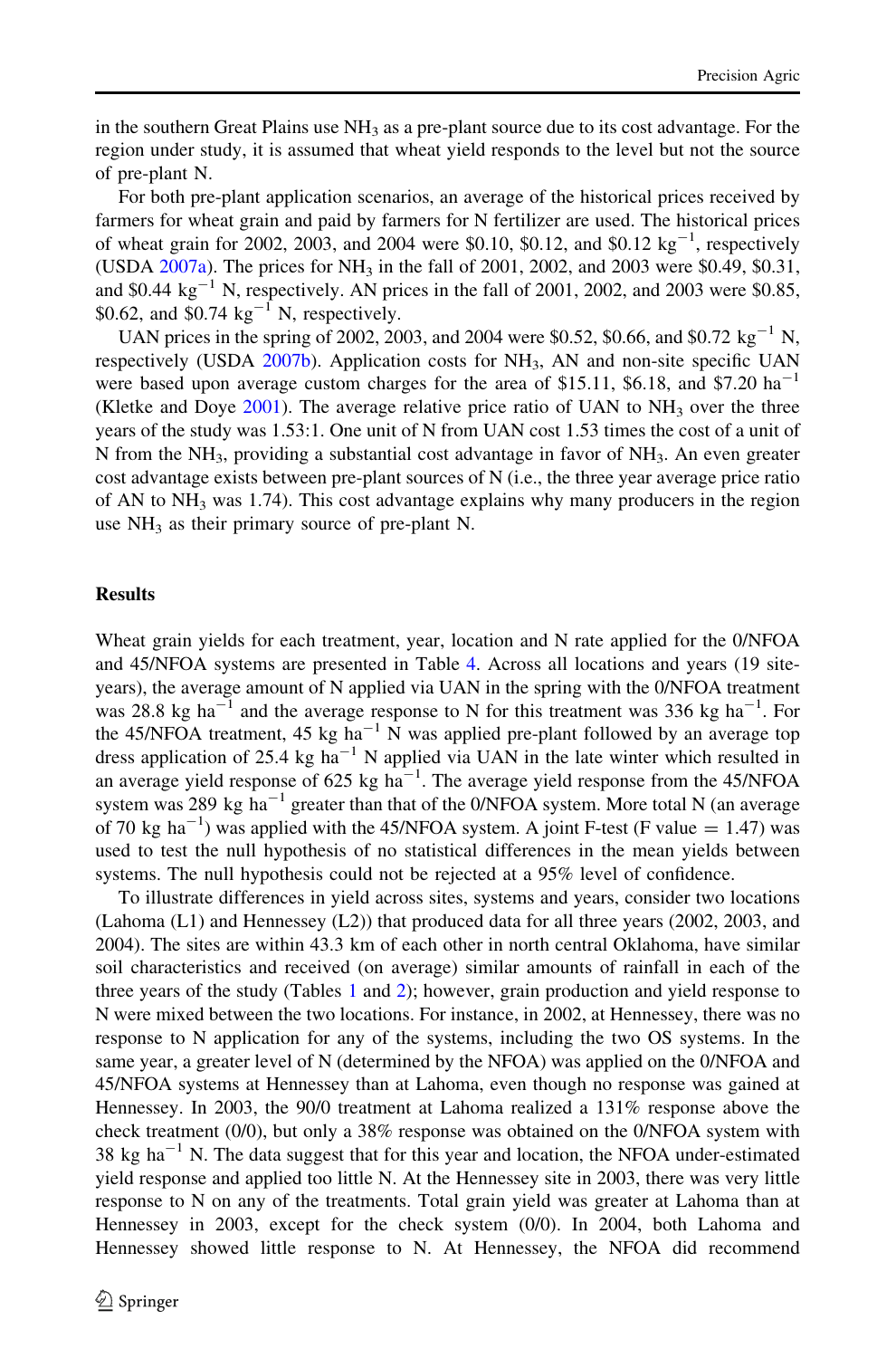<span id="page-8-0"></span>

|                                                                                                                                                                                                                                                                                                               |                                              |                       | Table 4 Wheat grain yields for each system, year and location (kg ha <sup>-1</sup> ) |                 |                |                 |               |                |           |           |           |
|---------------------------------------------------------------------------------------------------------------------------------------------------------------------------------------------------------------------------------------------------------------------------------------------------------------|----------------------------------------------|-----------------------|--------------------------------------------------------------------------------------|-----------------|----------------|-----------------|---------------|----------------|-----------|-----------|-----------|
| Year                                                                                                                                                                                                                                                                                                          | System                                       | $\Box$                | $\overline{L}$                                                                       | $\overline{L}3$ | $\overline{1}$ | $\mathfrak{L}5$ | $\mathcal{L}$ | $\overline{L}$ | $^{8}$    | $^{0.1}$  | Avg.      |
| 2002                                                                                                                                                                                                                                                                                                          | $\infty$                                     | 2046                  | 3008                                                                                 | 4170            | 1267           |                 |               | 3474           |           |           | 2793      |
| 2002                                                                                                                                                                                                                                                                                                          | 0/45                                         |                       | 3081                                                                                 | 4241            | 1371           |                 |               | 3321           |           |           | 2888      |
| 2002                                                                                                                                                                                                                                                                                                          | 0/90                                         | 2425<br>2442          | 1938                                                                                 | 4081            | 1158           |                 |               | 3859           |           |           | 2696      |
| 2002                                                                                                                                                                                                                                                                                                          | $45/45$<br>$45/0$<br>90/0                    | 2901<br>2517<br>2724  | 2141                                                                                 | 3920            | 1311           |                 |               | 3629           |           |           | 2780      |
| $\begin{array}{c} 2002 \\ 2002 \end{array}$                                                                                                                                                                                                                                                                   |                                              |                       | 2839                                                                                 | 4209            | 1238           |                 |               | 3968           |           |           | 2954      |
|                                                                                                                                                                                                                                                                                                               |                                              |                       | 2191                                                                                 | 4235            | 1169           |                 |               | 3473           |           |           | 2758      |
| $\begin{array}{l} 202 \\ 2003 \\ 2003 \\ 2003 \\ 2003 \\ 2003 \\ 2003 \\ 2003 \\ 2003 \\ 2003 \\ 2003 \\ 2003 \\ 2004 \\ 2004 \\ 2004 \\ 2004 \\ 2004 \\ 2004 \\ 2004 \\ 2004 \\ 2004 \\ 2004 \\ 2004 \\ 2004 \\ 2004 \\ 2004 \\ 2004 \\ 2005 \\ 2004 \\ 2004 \\ 2004 \\ 2004 \\ 2004 \\ 2004 \\ 2004 \\ 200$ | <b>O/NFOA</b>                                |                       | 2625 (12)                                                                            | 4286 (8)        | 1287 (3)       |                 |               | 3707 (15)      |           |           | 2819 (10) |
|                                                                                                                                                                                                                                                                                                               | 45/NFOA                                      | 2190 (8)<br>2484 (10) | 2375 (10)                                                                            | 4350 (10)       | 1382 (4)       |                 |               | 3373 (17)      |           |           | 2793 (11) |
|                                                                                                                                                                                                                                                                                                               |                                              | 1960                  |                                                                                      |                 |                | 2760            | 3422          | 2760           | 895       | 3334      | 2522      |
|                                                                                                                                                                                                                                                                                                               | 0/0<br>0/45<br>0/90<br>45/45<br>45/0<br>90/0 | 3327                  |                                                                                      |                 |                | 2773            | 4266          | 2987           | 1254      | 4134      | 3124      |
|                                                                                                                                                                                                                                                                                                               |                                              | 4159                  |                                                                                      |                 |                | 2477            | 4550          | 3120           | 1594      | 4796      | 3449      |
|                                                                                                                                                                                                                                                                                                               |                                              | 4512<br>3579          |                                                                                      |                 |                | 2899            | 4896          | 3378           | 1393      | 4449      | 3588      |
|                                                                                                                                                                                                                                                                                                               |                                              |                       |                                                                                      |                 |                | 2753            | 4490          | 3264           | 993       | 4165      | 3207      |
|                                                                                                                                                                                                                                                                                                               |                                              | 4518                  |                                                                                      |                 |                | 2836            | 4688          | 3195           | 1465      | 4430      | 3522      |
|                                                                                                                                                                                                                                                                                                               | <b>O/NFOA</b>                                | 2697 (39)             |                                                                                      |                 |                | 2836 (17)       | 3800 (19)     | 3162 (39)      | 1078 (25) | 3781 (17) | 2892 (26) |
|                                                                                                                                                                                                                                                                                                               | 45/NFOA                                      | 4751 (62)             |                                                                                      |                 |                | 2867 (18)       | 4550 (21)     | 3138 (10)      | 1519 (33) | 4606 (22) | 3572 (28) |
|                                                                                                                                                                                                                                                                                                               | $\infty$                                     | 1949                  |                                                                                      |                 |                | 1901            | 1949          | 4421           | 3386      |           | 2721      |
| $2004$<br>$2004$                                                                                                                                                                                                                                                                                              | 0/45                                         | 2688                  |                                                                                      |                 |                | 2217            | 2688          | 4576           | 4045      |           | 3243      |
|                                                                                                                                                                                                                                                                                                               | 0/90                                         | 3091                  |                                                                                      |                 |                | 2318            | 3091          | 4455           | 4099      |           | 3411      |
| 2004                                                                                                                                                                                                                                                                                                          |                                              | 3360                  |                                                                                      |                 |                | 2600            | 3360          | 4663           | 4072      |           | 3611      |
| 2004                                                                                                                                                                                                                                                                                                          | 45/45<br>45/0<br>90/0                        | 2822                  |                                                                                      |                 |                | 2177            | 2822          | 4623           | 4038      |           | 3296      |
| 2004                                                                                                                                                                                                                                                                                                          |                                              | 2956                  |                                                                                      |                 |                | 2479            | 2956          | 4347           | 3863      |           | 3321      |
| 2004                                                                                                                                                                                                                                                                                                          | <b>DAFOA</b>                                 | 3091 (72)             |                                                                                      |                 |                | 2143 (39)       | 3091 (61)     | 4710 (30)      | 3984 (30) |           | 3404 (46) |
| 2004                                                                                                                                                                                                                                                                                                          | 45NFOA                                       | 3628 (29)             |                                                                                      |                 |                | 2137 (38)       | 3628 (69)     | 4522 (6)       | 4119 (22) |           | 3607 (33) |
|                                                                                                                                                                                                                                                                                                               |                                              |                       |                                                                                      |                 |                |                 |               |                |           |           |           |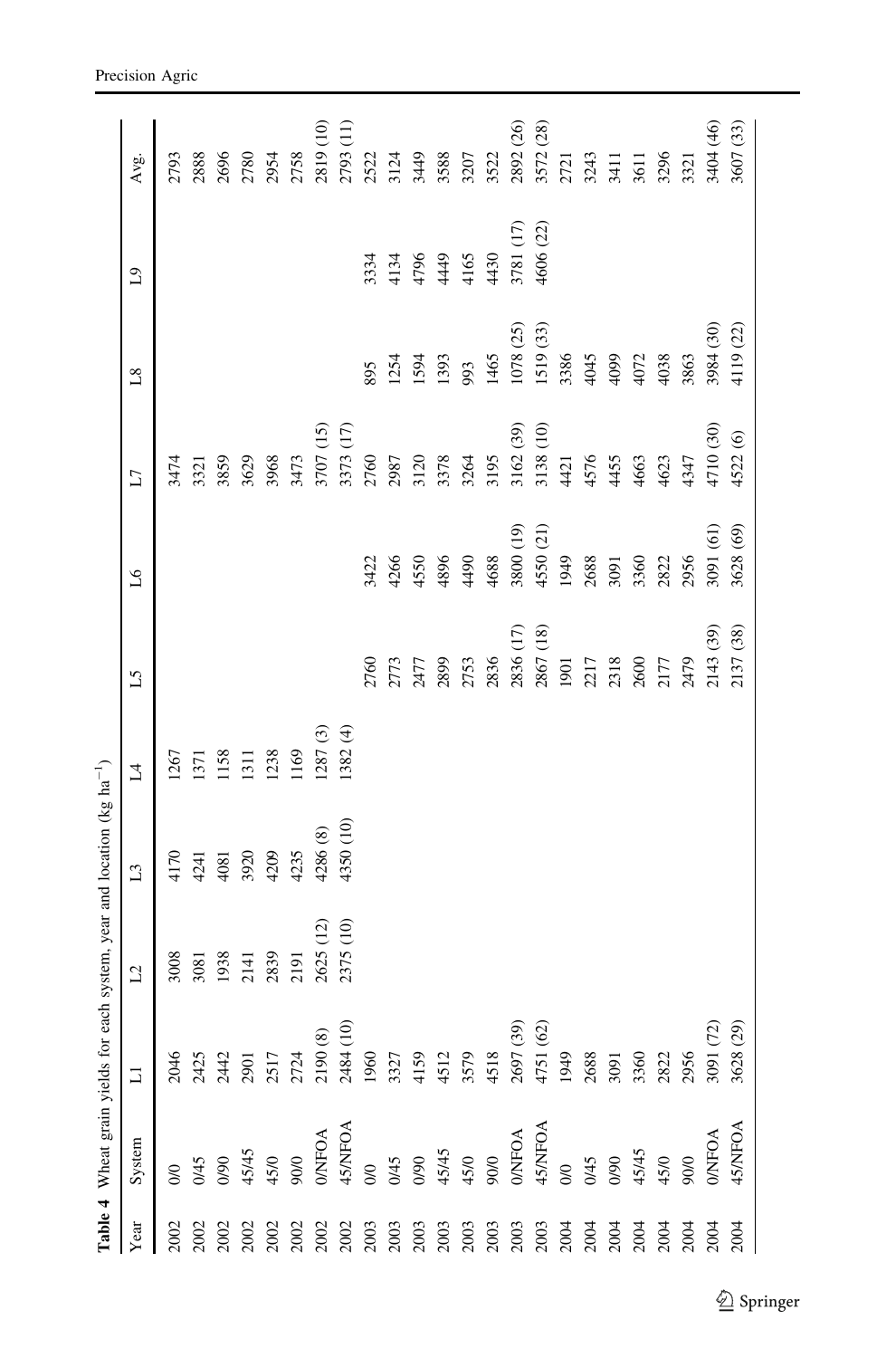| ٢ |  |
|---|--|
|   |  |
|   |  |
|   |  |
|   |  |

|      | <b>Lable + Collumna</b>          |           |                |                                                                                                                                                                                                                                                                                                            |                 |           |           |                 |           |           |           |
|------|----------------------------------|-----------|----------------|------------------------------------------------------------------------------------------------------------------------------------------------------------------------------------------------------------------------------------------------------------------------------------------------------------|-----------------|-----------|-----------|-----------------|-----------|-----------|-----------|
| Year | System                           |           | 2              | $\mathbb{C}$                                                                                                                                                                                                                                                                                               | $\mathbb{1}$    | 51        | Å         | L7              | $^{8}$    | $^{0}$    | Avg.      |
| Avg. |                                  |           | 3008           | $\frac{170}{1}$                                                                                                                                                                                                                                                                                            | 1267            | 2331      | 2685      | 3552            | 2141      | 3334      | 2679      |
| Avg. | 1/45                             | 2813      | 3081           | 424]                                                                                                                                                                                                                                                                                                       | $\overline{37}$ | 2495      | 3477      | 3628            | 2649      | 4134      | 3085      |
| Avg. | <b>JOIL</b>                      | 3231      | 1938           | $\frac{8}{3}$                                                                                                                                                                                                                                                                                              | 158             | 2398      | 3820      | $\frac{1}{381}$ | 2846      | 4796      | \$185     |
| Avg. | 45/45                            | 3591      | $\frac{14}{3}$ | 3920                                                                                                                                                                                                                                                                                                       | $\Xi$           | 2750      | 4128      | 3890            | 2732      | 4449      | 3326      |
| Avg. | 45/0                             |           | 2839           | 4209                                                                                                                                                                                                                                                                                                       | 1238            | 2465      | 3656      | 3952            | 2516      | 4165      | 8153      |
| Avg. | 900                              | 3399      | 219I           | 4235                                                                                                                                                                                                                                                                                                       | 169             | 2658      | 3822      | 3672            | 2664      | 4430      | 3200      |
| Avg. | <b>O/NFOA</b>                    | 2659 (40) | 2625           | 4286 (8)                                                                                                                                                                                                                                                                                                   | (287(3)         | 2490 (28) | 3445 (40) | 3860 (28)       | 2531 (28) | 3781 (17) | 3038 (27) |
| Avg. | 45/NFOa                          | 3621 (34  | 2375 (10)      | 4350 (10)                                                                                                                                                                                                                                                                                                  | 1382(4)         | 2502 (4)  | 4089 (45) | 3678 (11)       | 2819 (28) | 4606 (22) | 3324 (24) |
|      | Note: Numbers in parentheses are |           |                | levels of N applied as 28% urea-ammonium nitrate applied using the site-specific applicator equipped with optical sensing technology<br>(kg ha <sup>-1</sup> ). L1 is Lahoma, L2 is Chickasha, L3 is Blackwell, L4 is Haskell, L5 is Altus, L6 is Covington, L7 is Hemessey, L8 is Tipton, and L9 is Perry |                 |           |           |                 |           |           |           |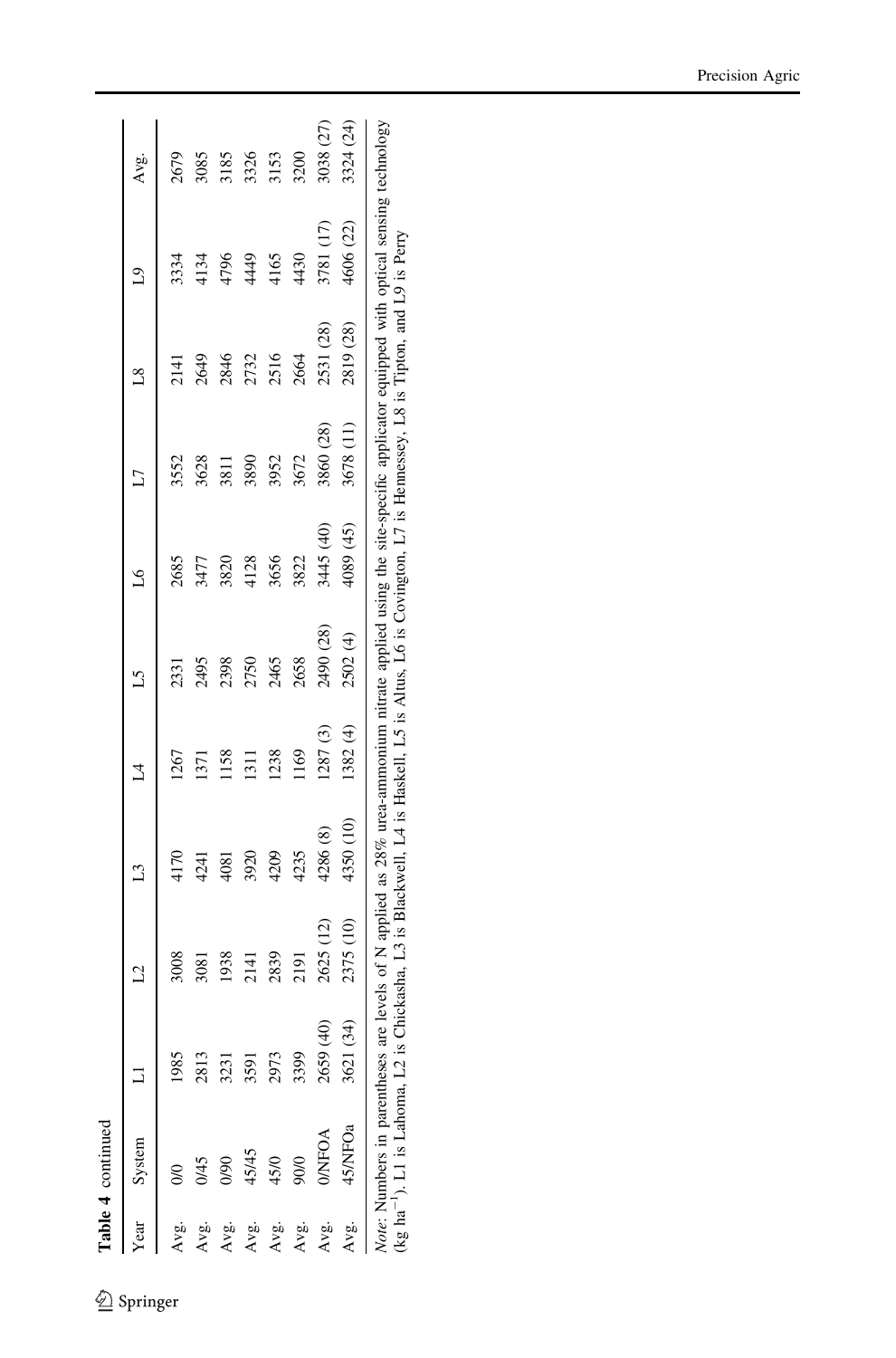substantially less N for the 0/NFOA system compared to the 90/0 system (i.e., 30 kg ha<sup>-1</sup> versus 90 kg  $ha^{-1}$ ). This result indicates that the sensor did detect that plants were not N stressed, which is what it was designed to do. Overall, the results suggest that the sensing system does a reasonable job detecting when N is not limited, but may not apply enough N when plants are N deficient.

Ownership and operating costs, including the cost of implementing the NRS, are reported in Table [5.](#page-11-0) Estimates for the 15-day window of application were used in the analysis to reflect the rate that producers would pay a custom application service to apply a pre-plant NRS (i.e., \$2.07 ha<sup>-1</sup> and \$1.48 ha<sup>-1</sup> for the 0/NFOA and 45/NFOA systems, respectively) and to reflect the rate to custom apply UAN  $(\$10.3 \text{ ha}^{-1})$ .

Net returns above the cost of N fertilizer and application for each year, fertilizer system and location, assuming AN was used as the source of pre-plant N, are reported in Table [6](#page-12-0). On average across all years and locations, the 45/0 system was the top performing system with an average net return of  $$342 \text{ ha}^{-1}$ . The two site-specific systems (0/NFOA and 45/NFOA) were economically competitive with net returns of \$340 ha<sup>-1</sup> and \$338 ha<sup>-1</sup>, respectively. The three-year (2001, 2002, and 2003) average price of AN (\$0.73  $\text{kg}^{-1}$ ) is higher than the three-year average price of UAN  $(\text{$}0.64 \text{ kg}^{-1})$ , giving the site-specific systems a cost advantage. A joint F-test was used to test the hypothesis of no differences in mean net returns across locations, years, and treatments. The null hypothesis could not be rejected at the 95% confidence level.

Differences in net return between systems and years were mixed. For instance, at Lahoma 45/NFOA was most profitable at \$364 ha<sup> $-1$ </sup> whereas at Hennessey 45/0 was most profitable at \$444 ha<sup>-1</sup>. In all three years at Lahoma, a substantial response to N was achieved with the conventional systems. It appears that the 0/NFOA system did not apply enough N and did not benefit from the additional yield that may have been obtained if the NFOA would have recommended more N. At Hennessey, there was essentially no response to N over the three years of the study and the 0/NFOA system did apply a much lower quantity than the conventional systems.

Net returns, assuming that NH<sub>3</sub> was used as the source of pre-plant N, are reported in Table [7](#page-13-0). On average across all years and locations, the 45/0 system had the highest average net return of \$351 ha<sup>-1</sup> when the pre-plant source of N was assumed to be NH<sub>3</sub>. The two site-specific systems (0/NFOA and 45/NFOA) realized net returns of \$340 and \$343 ha<sup>-1</sup>, respectively. The average three-year (2001, 2002, and 2003) fall price of NH<sub>3</sub> (\$0.42 kg<sup>-1</sup>) was \$0.22  $\text{kg}^{-1}$  less than the three-year average spring price of UAN (\$0.64  $\text{kg}^{-1}$ ), providing the conventional pre-plant systems with a substantial cost advantage over the sitespecific systems. The null hypothesis of no differences in mean net returns of the eight systems across locations and years was not rejected at the 95% confidence level.

#### Sensitivity analysis

Several factors that affect the economics across the treatments have changed since 2004, including the price of wheat grain and the price of N. In addition, the constant that represents the NUE level in the NFOA  $(y \text{ in Eq. 3})$  has been adjusted downward (from 0.60 to 0.50) from the level used in the study so the site-specific systems will apply more N to wheat that has been sensed as N deficient. To simulate this change, the level of N applied by the 0/NFOA and 45/NFOA systems is adjusted upward by 17% and the yields for the 0/NFOA and 45/NFOA systems were set equal to those obtained with the 45/0 system. Sensitivity analysis was conducted to determine the consequences of these adjustments.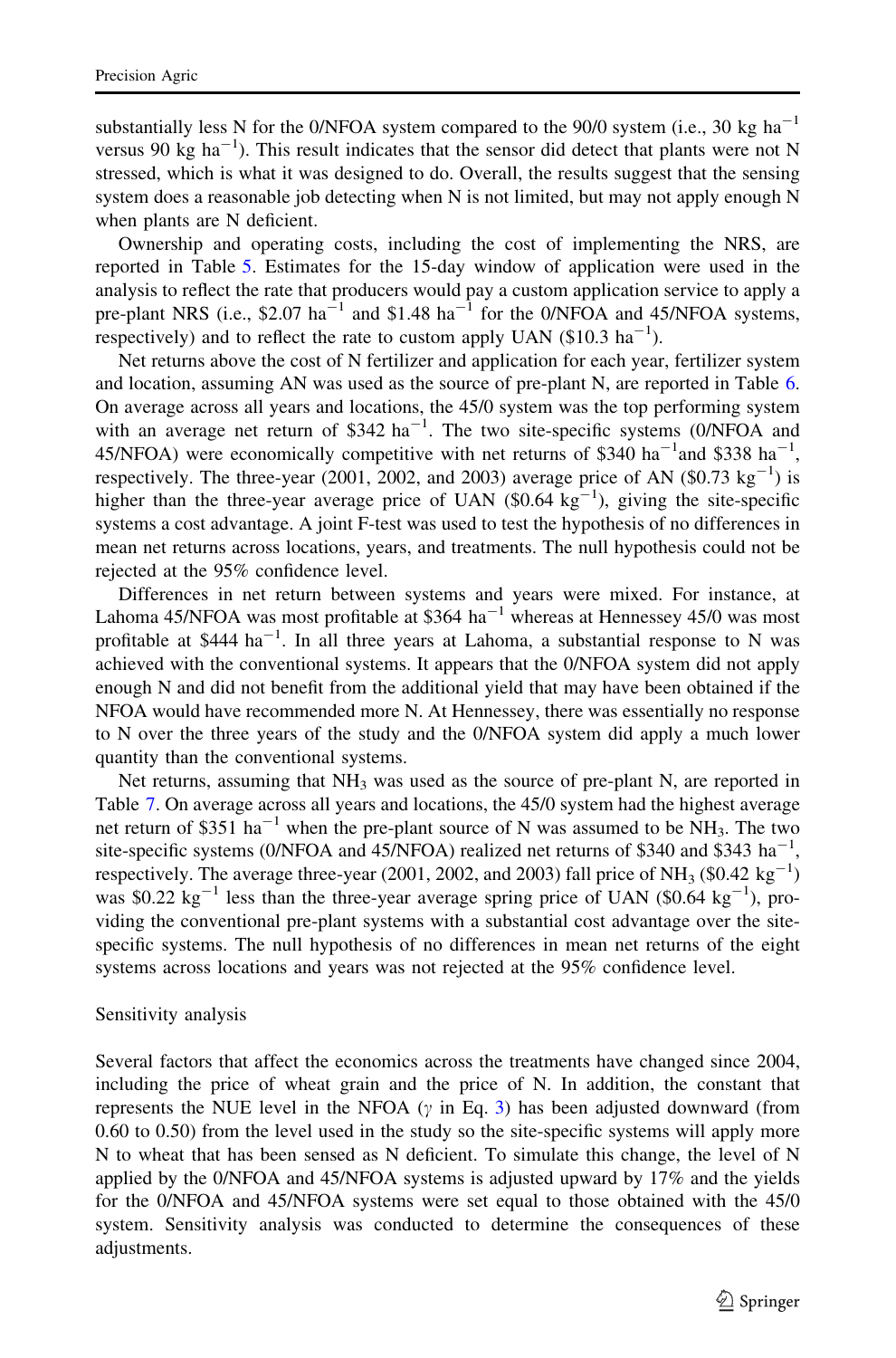<span id="page-11-0"></span>

| Hectares<br>per hour<br>covered | Hours used<br>per day | ays used<br>per Year | Hectares<br>per year<br>covered | application<br>cost of N<br>Current | optical sensing<br>technology<br>Cost of | for O/NFOA<br>N-rich strip<br>Cost of | operating cost<br>Ownership &<br>for 0/NFOA | for $45/\text{NFOA}$<br>N-rich strip<br>Cost of | operating cost<br>Ownership &<br>for 45/NFOA |
|---------------------------------|-----------------------|----------------------|---------------------------------|-------------------------------------|------------------------------------------|---------------------------------------|---------------------------------------------|-------------------------------------------------|----------------------------------------------|
| 33.6                            |                       |                      | 1680                            |                                     | 7.76                                     |                                       | <b>D:L</b>                                  | $\frac{8}{3}$                                   | 16.40                                        |
| 33.6                            |                       |                      | 5040                            | 7.2                                 | 3.10                                     | 2.07                                  | 12.4                                        | 48.                                             | 1.78                                         |
| 33.6                            |                       | 25                   | 8401                            | 7.2                                 | 2.30                                     | 2.07                                  | $\frac{15}{1}$                              | $\frac{8}{3}$                                   | 0.94                                         |
| 33.6                            |                       | 35                   | 1761                            | 7.2                                 | $\frac{86}{1}$                           | 2.07                                  | $\Xi$                                       | $\frac{48}{5}$                                  | 10.62                                        |
| 33.6                            |                       | 45                   | 15121                           | 7.2                                 | $\frac{80}{2}$                           | 2.07                                  | $\frac{0}{11}$                              | $\frac{48}{5}$                                  | 7.98                                         |
| 33.6                            |                       |                      | 18482                           | 7.2                                 | l.73                                     | 2.07                                  | $\frac{0}{11}$                              | $\frac{8}{1}$                                   | 7.90                                         |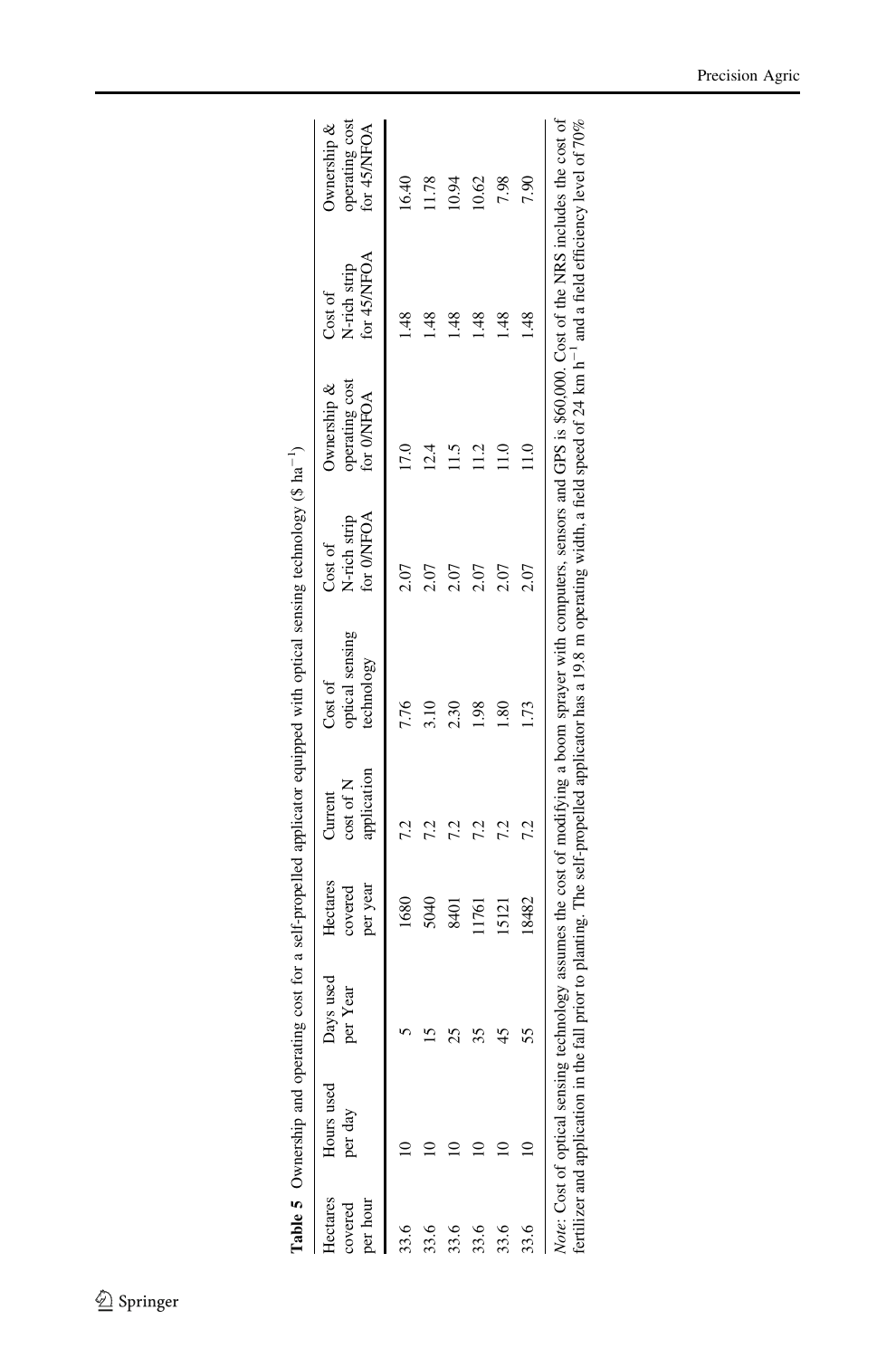<span id="page-12-0"></span>

| <b>Table 6</b> Net return to N fertilization for each year, system, and location assuming ammonium nitrate as the |  |  |  |  |
|-------------------------------------------------------------------------------------------------------------------|--|--|--|--|
| pre-plant source of N $(\$ \text{ ha}^{-1})$                                                                      |  |  |  |  |

| Year | System  | L1  | L2  | L <sub>3</sub> | L <sub>4</sub> | L <sub>5</sub> | L <sub>6</sub> | L7  | L8  | L9  | Avg.               |
|------|---------|-----|-----|----------------|----------------|----------------|----------------|-----|-----|-----|--------------------|
| 2002 | 0/0     | 253 | 373 | 517            | 157            |                |                | 430 |     |     | 346                |
| 2002 | 0/45    | 270 | 351 | 495            | 139            |                |                | 381 |     |     | 327                |
| 2002 | 0/90    | 248 | 186 | 451            | 89             |                |                | 423 |     |     | 279                |
| 2002 | 45/45   | 283 | 189 | 410            | 86             |                |                | 374 |     |     | 268                |
| 2002 | 45/0    | 267 | 307 | 476            | 108            |                |                | 446 |     |     | 321                |
| 2002 | 90/0    | 253 | 187 | 441            | 61             |                |                | 346 |     |     | 258                |
| 2002 | 0/NFOA  | 255 | 306 | 514            | 145            |                |                | 438 |     |     | 331                |
| 2002 | 45/NFOA | 246 | 230 | 476            | 112            |                |                | 351 |     |     | 283                |
| 2003 | 0/0     | 238 |     |                |                | 336            | 416            | 336 | 109 | 406 | 307                |
| 2003 | 0/45    | 368 |     |                |                | 301            | 482            | 327 | 116 | 466 | 343                |
| 2003 | 0/90    | 440 |     |                |                | 235            | 487            | 313 | 128 | 517 | 353                |
| 2003 | 45/45   | 478 |     |                |                | 281            | 524            | 340 | 98  | 470 | 365                |
| 2003 | 45/0    | 401 |     |                |                | 300            | 512            | 363 | 86  | 472 | 356                |
| 2003 | 90/0    | 487 |     |                |                | 282            | 508            | 326 | 115 | 476 | 366                |
| 2003 | 0/NFOA  | 290 |     |                |                | 320            | 436            | 343 | 100 | 435 | 320                |
| 2003 | 45/NFOA | 490 |     |                |                | 289            | 491            | 328 | 114 | 498 | 368                |
| 2004 | 0/0     | 238 |     |                |                | 232            | 238            | 540 | 413 |     | 332                |
| 2004 | 0/45    | 288 |     |                |                | 231            | 288            | 519 | 454 |     | 356                |
| 2004 | 0/90    | 305 |     |                |                | 211            | 305            | 471 | 428 |     | 344                |
| 2004 | 45/50   | 330 |     |                |                | 237            | 330            | 489 | 417 |     | 361                |
| 2004 | 45/0    | 304 |     |                |                | 226            | 304            | 524 | 453 |     | 362                |
| 2004 | 90/0    | 287 |     |                |                | 229            | 287            | 457 | 397 |     | 331                |
| 2004 | 0/NFOA  | 312 |     |                |                | 217            | 314            | 538 | 449 |     | 366                |
| 2004 | 45/NFOA | 369 |     |                |                | 177            | 335            | 495 | 432 |     | 362                |
| Avg. | 0/0     | 243 | 373 | 517            | 157            | 284            | 327            | 435 | 261 | 406 | $328^{\rm a}$      |
| Avg. | 0/45    | 309 | 351 | 495            | 139            | 266            | 385            | 409 | 285 | 466 | $342^{\mathrm{a}}$ |
| Avg. | 0/90    | 331 | 186 | 451            | 89             | 223            | 396            | 403 | 278 | 517 | $325^{\mathrm{a}}$ |
| Avg. | 45/45   | 364 | 189 | 410            | 86             | 259            | 427            | 401 | 258 | 470 | 330 <sup>a</sup>   |
| Avg. | 45/0    | 324 | 307 | 476            | 108            | 263            | 408            | 444 | 269 | 472 | $345^{\mathrm{a}}$ |
| Avg. | 90/0    | 342 | 187 | 441            | 61             | 255            | 397            | 376 | 256 | 476 | $317^a$            |
| Avg. | 0/NFOA  | 285 | 306 | 514            | 145            | 268            | 375            | 440 | 274 | 435 | $340^{\mathrm{a}}$ |
| Avg. | 45/NFOA | 368 | 230 | 476            | 112            | 233            | 413            | 391 | 273 | 498 | 338 <sup>a</sup>   |
|      |         |     |     |                |                |                |                |     |     |     |                    |

<sup>a</sup> Average net returns across all locations and years were not statistically different at the 95% confidence level

L1 is Lahoma, L2 is Chickasha, L3 is Blackwell, L4 is Haskell, L5 is Altus, L6 is Covington, L7 is Hennessey, L8 is Tipton, and L9 is Perry. Note that data for only 2002 are available for locations L2, L3, and L4; and data for only 2003 were available for L9. Data for 2002, 2003, and 2004 were available for L1 and L7

Results of the sensitivity analysis conducted on prices of wheat, prices of N sources, level of NUE and cost of UAN application are reported in Table [8.](#page-14-0) Net returns for the two pre-plant base models with the base (2001–2004) prices are reported in model scenarios 1 and 5 (MS1-base AN and MS5-base NH<sub>3</sub>). The wheat price is increased from \$0.11 kg<sup>-1</sup> to  $$0.19 \text{ kg}^{-1}$  for all alternatives to the base.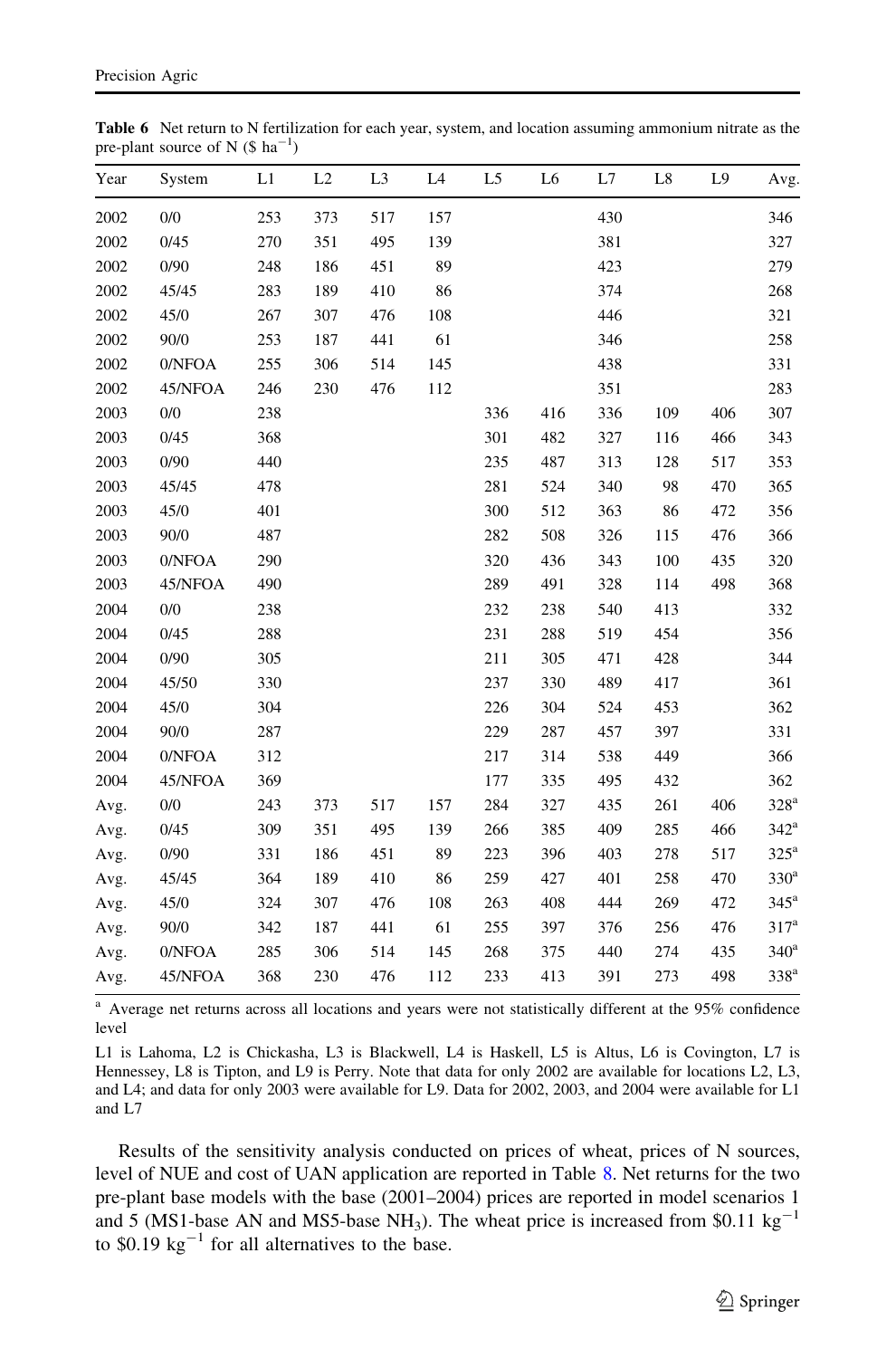<span id="page-13-0"></span>Table 7 Net return to N fertilization for each year, system, and location assuming NH<sub>3</sub> ammonia as the preplant source of N  $(\$ \text{ ha}^{-1})$ 

| Year | System  | L1  | L2  | L <sub>3</sub> | L <sub>4</sub> | L <sub>5</sub> | L6  | L7  | L8  | L9  | Avg.               |
|------|---------|-----|-----|----------------|----------------|----------------|-----|-----|-----|-----|--------------------|
| 2002 | 0/0     | 253 | 373 | 517            | 157            |                |     | 430 |     |     | 346                |
| 2002 | 0/45    | 270 | 351 | 495            | 139            |                |     | 381 |     |     | 327                |
| 2002 | 0/90    | 248 | 186 | 451            | 89             |                |     | 423 |     |     | 279                |
| 2002 | 45/45   | 291 | 197 | 417            | 94             |                |     | 381 |     |     | 276                |
| 2002 | 45/0    | 274 | 314 | 484            | 116            |                |     | 454 |     |     | 328                |
| 2002 | 90/0    | 277 | 211 | 465            | 85             |                |     | 370 |     |     | 282                |
| 2002 | 0/NFOA  | 255 | 306 | 514            | 145            |                |     | 438 |     |     | 331                |
| 2002 | 45/NFOA | 253 | 237 | 483            | 119            |                |     | 358 |     |     | 290                |
| 2003 | 0/0     | 238 |     |                |                | 336            | 416 | 336 | 109 | 406 | 307                |
| 2003 | 0/45    | 368 |     |                |                | 301            | 482 | 327 | 116 | 466 | 343                |
| 2003 | 0/90    | 440 |     |                |                | 235            | 487 | 313 | 128 | 517 | 353                |
| 2003 | 45/45   | 483 |     |                |                | 286            | 529 | 345 | 103 | 475 | 370                |
| 2003 | 45/0    | 406 |     |                |                | 305            | 517 | 368 | 91  | 477 | 361                |
| 2003 | 90/0    | 506 |     |                |                | 301            | 527 | 345 | 134 | 495 | 385                |
| 2003 | 0/NFOA  | 290 |     |                |                | 320            | 436 | 343 | 100 | 435 | 320                |
| 2003 | 45/NFOA | 495 |     |                |                | 294            | 496 | 333 | 119 | 502 | 373                |
| 2004 | 0/0     | 238 |     |                |                | 232            | 238 | 540 | 413 |     | 332                |
| 2004 | 0/45    | 288 |     |                |                | 231            | 288 | 519 | 454 |     | 356                |
| 2004 | 0/90    | 305 |     |                |                | 211            | 305 | 471 | 428 |     | 344                |
| 2004 | 45/50   | 335 |     |                |                | 242            | 335 | 494 | 421 |     | 365                |
| 2004 | 45/0    | 309 |     |                |                | 230            | 309 | 528 | 457 |     | 367                |
| 2004 | 90/0    | 305 |     |                |                | 247            | 305 | 475 | 416 |     | 349                |
| 2004 | 0/NFOA  | 312 |     |                |                | 217            | 314 | 538 | 449 |     | 366                |
| 2004 | 45/NFOA | 374 |     |                |                | 182            | 339 | 499 | 437 |     | 366                |
| Avg. | 0/0     | 243 | 373 | 517            | 157            | 284            | 327 | 435 | 261 | 406 | $328^{\rm a}$      |
| Avg. | 0/45    | 309 | 351 | 495            | 139            | 266            | 385 | 409 | 285 | 466 | $342^{\mathrm{a}}$ |
| Avg. | 0/90    | 331 | 186 | 451            | 89             | 223            | 396 | 403 | 278 | 517 | $325^{\mathrm{a}}$ |
| Avg. | 45/45   | 369 | 197 | 417            | 94             | 264            | 432 | 406 | 262 | 475 | 337 <sup>a</sup>   |
| Avg. | 45/0    | 330 | 314 | 484            | 116            | 268            | 413 | 450 | 274 | 477 | $351^a$            |
| Avg. | 90/0    | 363 | 211 | 465            | 85             | 274            | 416 | 397 | 275 | 495 | 338 <sup>a</sup>   |
| Avg. | 0/NFOA  | 285 | 306 | 514            | 145            | 268            | 375 | 440 | 274 | 435 | 340 <sup>a</sup>   |
| Avg. | 45/NFOA | 374 | 237 | 483            | 119            | 238            | 418 | 397 | 278 | 502 | $344$ <sup>a</sup> |

<sup>a</sup> Average net returns across all locations and years were not statistically different at the 95% confidence level

L1 is Lahoma, L2 is Chickasha, L3 is Blackwell, L4 is Haskell, L5 is Altus, L6 is Covington, L7 is Hennessey, L8 is Tipton, and L9 is Perry. Note that data for only 2002 are available for locations L2, L3, and L4; and data for only 2003 were available for L9. Data for 2002, 2003, and 2004 were available for L1 and L7

For MS2, the prices of AN and UAN were adjusted from the base levels to \$1.10 and  $$1.19 \text{ kg}^{-1}$ , respectively. This adjustment increases the relative economic advantage of the 45/0 to the 0/NFOA system by \$11 ha<sup>-1</sup>. This change is due to changes in the price of AN relative to UAN; that is, the 2007 spring price of UAN was greater than the 2006 fall price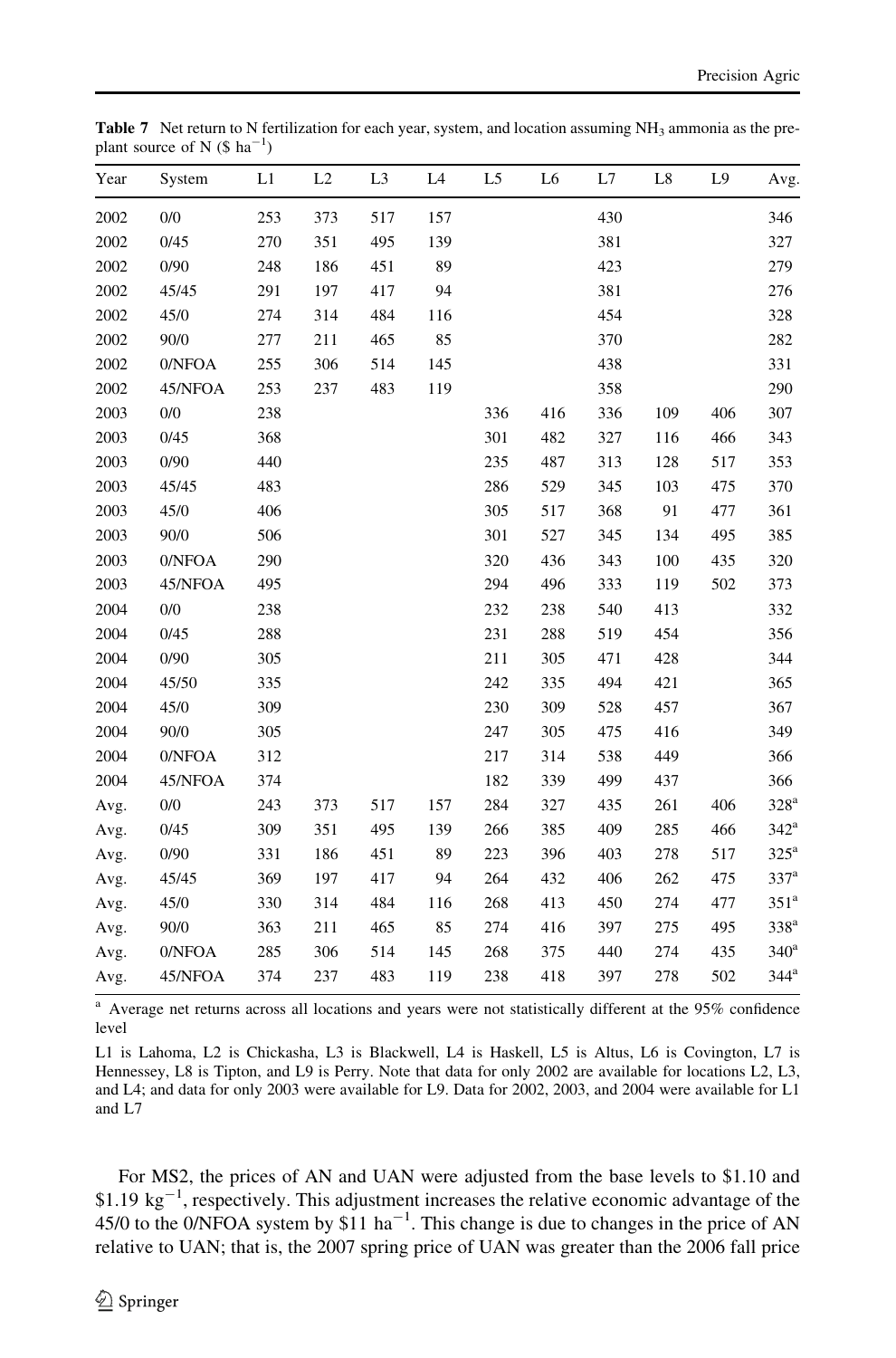<span id="page-14-0"></span>

| Model scenario                                                                                                                                                                                                                        | Prices                         |                 |      |                | NUE $\gamma$ | Cost                                                                                                                                                                                                                                                                                 | System                            |      |      |       |      |      |               |        |
|---------------------------------------------------------------------------------------------------------------------------------------------------------------------------------------------------------------------------------------|--------------------------------|-----------------|------|----------------|--------------|--------------------------------------------------------------------------------------------------------------------------------------------------------------------------------------------------------------------------------------------------------------------------------------|-----------------------------------|------|------|-------|------|------|---------------|--------|
|                                                                                                                                                                                                                                       | $(3 \text{ kg}^{-1})$<br>Wheat | NH <sub>3</sub> | ΚŅ   | <b>UAN</b>     |              | Precision<br>system                                                                                                                                                                                                                                                                  | $(8 \text{ ha}^{-1})$<br>$\infty$ | 0/45 | 0/90 | 45/45 | 45/0 | 90/0 | <b>O/NFOA</b> | 45NFOA |
| MS1 (Base AN) <sup>a</sup>                                                                                                                                                                                                            |                                |                 | 0.73 | 0.64           | 0.6          | 10.31                                                                                                                                                                                                                                                                                | 328                               | 342  | 325  | 330   | 345  | 317  | 340           | 338    |
| MS <sub>2</sub>                                                                                                                                                                                                                       | 0.19                           |                 | 1.10 | $\frac{19}{2}$ | 0.6          | 10.31                                                                                                                                                                                                                                                                                | 498                               | 509  | 5    | 496   | 528  | 486  | 512           | 514    |
| MS <sub>3</sub>                                                                                                                                                                                                                       | 0.19                           |                 | 1.10 | 91             | 0.5          | 10.31                                                                                                                                                                                                                                                                                | 498                               | 513  | 479  | 500   | 528  | 486  | 541           | 527    |
| MS4                                                                                                                                                                                                                                   | 0.19                           |                 | 1.10 | 91             | 0.5          | 7.73                                                                                                                                                                                                                                                                                 | 498                               | 513  | 479  | 500   | 528  | 486  | 543           | 530    |
| MS5 (Base NH <sub>3</sub> ) <sup>b</sup>                                                                                                                                                                                              | $\Xi$                          | 0.42            |      | 0.64           | 0.6          | 10.31                                                                                                                                                                                                                                                                                | 328                               | 342  | 325  | 337   | 351  | 338  | 340           | 344    |
| MS6                                                                                                                                                                                                                                   | 0.19                           | 0.66            |      | 1.19           | 0.6          | 10.31                                                                                                                                                                                                                                                                                | 498                               | 509  | 471  | 508   | 541  | 519  | 512           | 526    |
| MS7                                                                                                                                                                                                                                   | 0.19                           | 0.66            |      | 1.19           | 0.5          | 10.31                                                                                                                                                                                                                                                                                | 498                               | 513  | 479  | 512   | 541  | 519  | 541           | 539    |
| MS8                                                                                                                                                                                                                                   | 0.19                           | 0.66            |      | 1.48           | 0.6          | 10.31                                                                                                                                                                                                                                                                                | 498                               | 499  | 451  | 499   | 541  | 519  | 528           | 529    |
| MS <sub>9</sub>                                                                                                                                                                                                                       | 0.19                           | 0.66            |      | 1.19           | 0.5          | 7.73                                                                                                                                                                                                                                                                                 | 498                               | 513  | 479  | 512   | 541  | 519  | 543           | 542    |
| Numbers highlighted in bold correspond to the system that realized the greatest net return for each model scenario<br><sup>b</sup> MS5 (Base NH <sub>3</sub> ) uses the base (<br>a MS1 (Base AN) uses the base<br>Table 5<br>Table 6 |                                |                 |      |                |              | 2001–2004) prices to compute average net returns with the assumption that ammonium nitrate is the pre-plant source of N as reported in<br>$(2001-2004)$ prices to compute average net returns with the assumption that anhydrous ammonia is the pre-plant source of N as reported in |                                   |      |      |       |      |      |               |        |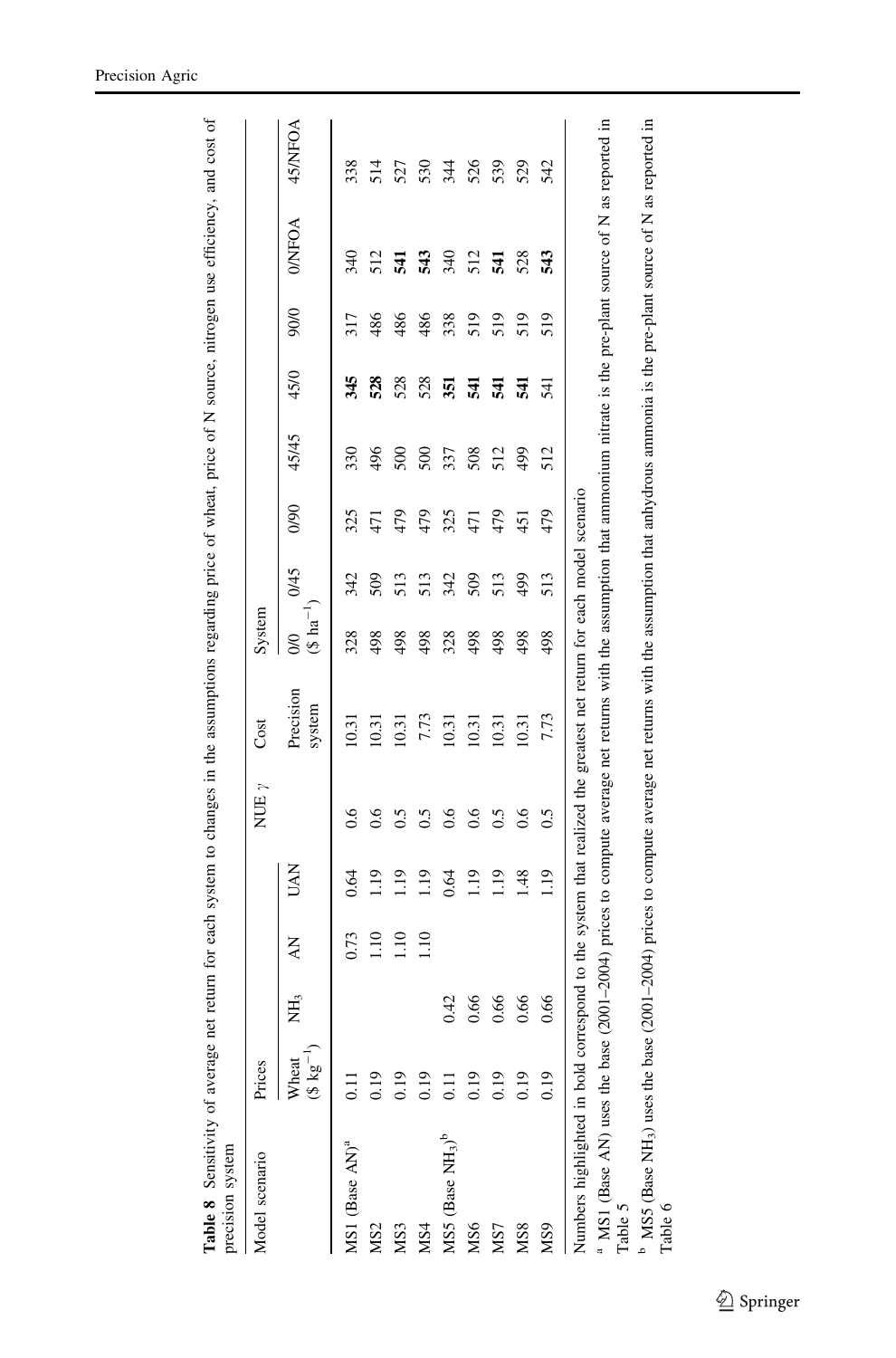of AN, giving AN a small cost advantage over UAN. The affect of this cost advantage was displaced with the simulated change in the level of NUE ( $\gamma$  in Eq. [3](#page-5-0)) as reflected in the results for MS3. Changing the NUE estimate from 0.6 to 0.5 provided an increase in net return of \$29 ha<sup>-1</sup> and \$13 ha<sup>-1</sup> for the 0/NFOA and 45/NFOA systems, respectively, over that of the 45/0 system. Under this AN pre-plant scenario, the 0/NFOA system outperformed the  $45/0$  conventional system by \$13 ha<sup>-1</sup>. When the estimated cost of the precision system is decreased by 25%, (MS4) the \$2.58 benefits accrue to the 0/NFOA and 45/NFOA systems, as expected.

Similar analysis was conducted for the  $NH_3$  pre-plant system. MS5 (Base  $NH_3$ ) includes the base (2001–2004) prices to compute the average returns as reported in Table [7.](#page-13-0) When more recent wheat and N prices are used (MS6), the estimated value of the 45/0 conventional system increases relative to the site-specific systems. This results because the NH<sub>3</sub> to UAN price ratio declined from 0.65 (\$0.42 kg<sup>-1</sup>/\$0.64 kg<sup>-1</sup>) to 0.55 (\$0.66 kg<sup>-1</sup>/ \$1.19  $\text{kg}^{-1}$ ). The cost advantage of NH<sub>3</sub> increased from 2004 to 2007; \$0.55 spent on NH<sub>3</sub> provides as much N as \$1 spent on UAN.

MS7 illustrates the results of changing the NUE parameter in the system's algorithm from 0.6 to 0.5. This change increases the expected net returns by \$29 ha<sup>-1</sup> for the 0/ NFOA system and by \$13 ha<sup>-1</sup> for the 45/NFOA system. The practical effect of changing the NUE parameter is that the system will apply more N to N-deficient plants. The change is economically justified even with the increase in the cost of UAN. The change in the NUE parameter value from 0.6 to 0.5 makes the precision system more competitive economically with the conventional systems.

# **Conclusions**

A prototype site-specific variable rate nitrogen (N) application system that uses optical reflectance information obtained from growing winter wheat plants has been developed. The system requires that a producer conduct an N response experiment in each field using a single nitrogen-rich strip (NRS) where enough N is applied so that N will not be the constraining input. Information is obtained using a sensor that detects red and near-infrared spectral reflectance measurements of fertilized plants in the NRS and unfertilized plants in the field. The sensor information is used by the applicator's on-board computers and algorithm to determine N needs on each  $0.37 \text{ m}^2$  grid in the field on-the-go. The objective of this study was to determine if the precision system is economically competitive with conventional N fertilization strategies for winter wheat.

On average, across all years and locations, net returns with the precision N system were not statistically different from net returns using conventional systems. Net returns from precision sensing were slightly above the 90/0 system that is closest to what most producers use, but were slightly below the 45/0 conventional system. Using anhydrous ammonia  $(NH<sub>3</sub>)$  as the pre-plant nitrogen source favors the conventional systems. With historical prices and with ammonium nitrate (AN) as the pre-plant source of N, a conventional system that applied 45 kg N ha<sup>-1</sup> pre-plant realized, on average across all locations and years,  $$5 \text{ ha}^{-1}$  more net returns than the precision system that only applied urea-ammonium nitrate (UAN) top dress N. With the assumption that anhydrous ammonia  $(NH<sub>3</sub>)$  would be used as the pre-plant N source, the average net returns from the sitespecific system (0/NFOA) were  $$11$  ha<sup>-1</sup> less than the conventional system that applied 45 kg N ha<sup> $-1$ </sup> pre-plant.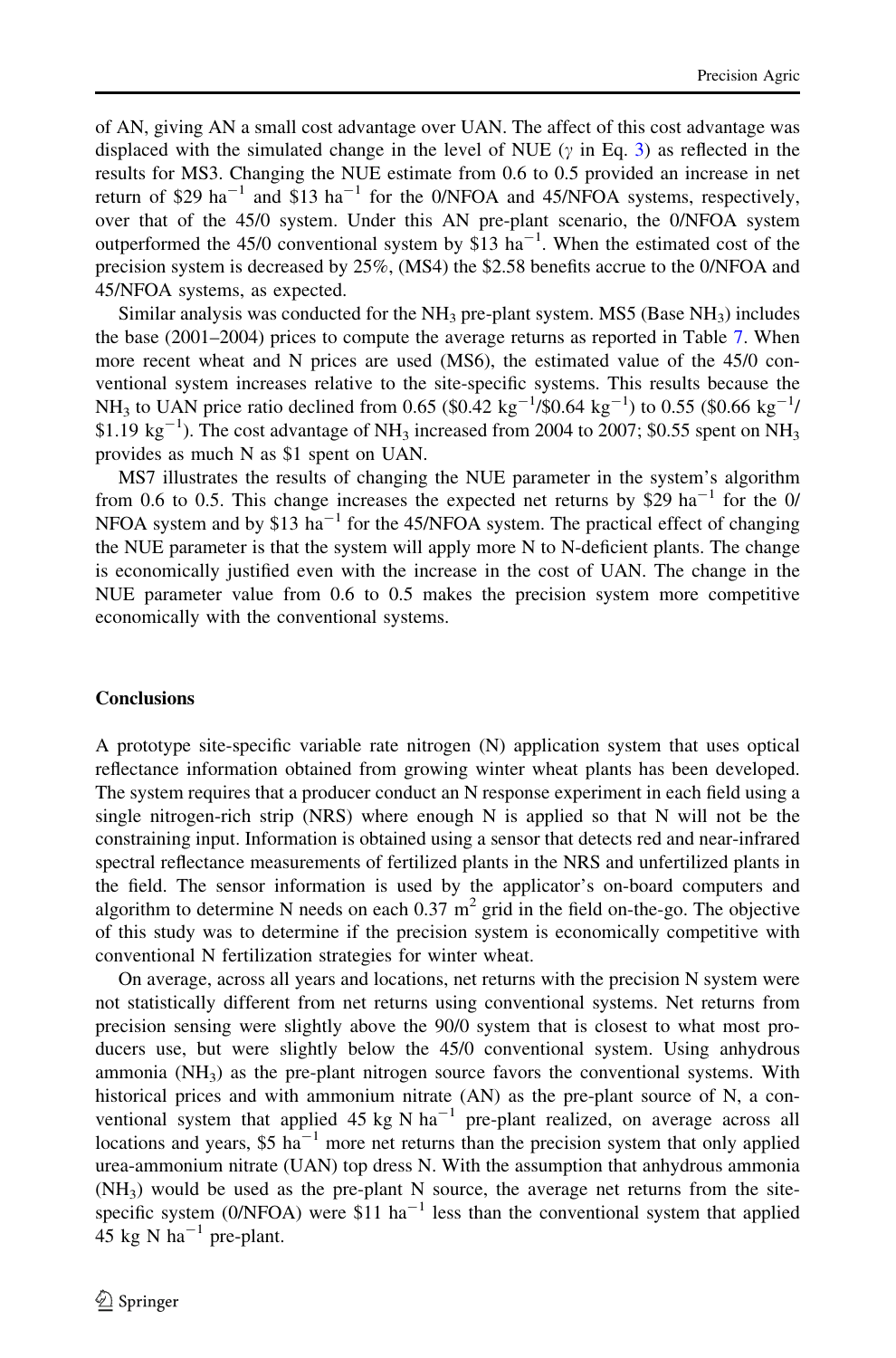<span id="page-16-0"></span>Further analysis revealed that the average net return to N fertilizer and application were sensitive to several factors, including the price of wheat, prices of N sources, the level of nitrogen use efficiency (NUE), and the cost of the system. The precision sensing system that applied no pre-plant nitrogen did use considerably less nitrogen than conventional systems, but it experienced a yield loss. Based on this experiment and others, the 2008 system applies more nitrogen. Sensitivity analysis showed that if this additional nitrogen is enough to remove the yield reductions, then the precision sensing systems are substantially better than pre-plant urea-ammonium nitrate (UAN) and roughly equal to pre-plant anhydrous ammonia ( $NH<sub>3</sub>$ ). The results were not as sensitive to changes in prices. The key to adoption of these systems appears to be adjusting the algorithm so that there is no yield loss (which may have already been done) and to use the system when pre-plant anhydrous ammonia ( $NH<sub>3</sub>$ ) cannot be used.

The algorithm used by the precision system to estimate N requirements does not consider the price of wheat or the prices of fertilizer. Adjusting the algorithm by incorporating current price information might improve N recommendations, which could translate into additional net benefits to the system. Additional research is warranted to determine the effect of weather risk on ability to top dress N in the spring. The top dress window is relatively small. Weather preventing top dressing could be costly in years when plants are N stressed, and would reduce the benefits of the precision system relative to conventional pre-plant application practices. Lastly, the study did not include a measure of the environmental benefits that could accrue to society from more precise N application.

Acknowledgments The authors gratefully thank the editors and two anonymous journal reviewers for their constructive comments. The project was supported by the USDA Cooperative State Research, Education and Extension Service, Hatch grant number H-2574 and by the Oklahoma Agricultural Experiment Station.

# References

- Alchanatis, V., Scmilovitch, Z., & Meron, M. (2005). In-field assessment of single leaf nitrogen status by spectral reflectance measurement. Precision Agriculture, 6, 25–39.
- American Society of Agricultural, Biological Engineers. (2006). Agricultural machinery management data. ASAE D497.5. MI, USA: St. Joseph.
- Biermacher, J., Epplin, F. M., Brorsen, B. W., Solie, J. B., & Raun, R. W. (2006). Maximum value of a precise nitrogen application system for wheat. Precision Agriculture, 7, 193–204.
- Bullock, D. S., Lowenberg-Deboer, J., & Swinton, S. M. (2002). Adding value to spatially managed inputs by understanding site-specific yield response. Agricultural Economics, 27, 233–245.
- Carr, P. M., Carlson, G. R., Jacobson, J. S., Nielson, G. A., & Skogley, E. O. (1991). Farming soils, not fields: A strategy for increasing fertilizer profitability. Journal of Production Agriculture, 4, 57–67.
- Ehlert, D., Schmerler, J., & Voelker, U. (2004). Variable rate nitrogen fertilisation of winter wheat based on a crop density sensor. Precision Agriculture, 5, 263–273.
- Frank, M. D., Beattie, B. R., & Embleton, M. E. (1990). A comparison of alternative crop response models. American Journal of Agricultural Economics, 72, 597–603.
- Grimm, S. S., Paris, Q., & Williams, W. A. (1987). A von Liebig model for water and nitrogen crop response. Western Journal of Agricultural Economics, 12, 182–192.
- Haneklaus, S., Schroeder, D., & Schnug, E. (1999). Decision making strategies for fertilizer use in precision agriculture. In P. C. Roberts, R. H. Rust, & W. E. Larson (Eds.), Proceedings of the 4th International Conference on Precision Agriculture (pp.1757–1765). Madison, WI, USA: ASA/CSSA/SSSA.
- Kletke, D., & Doye, D. (2001). Oklahoma farm and ranch custom rates, 2001–2002. Stillwater, OK, USA: Oklahoma Cooperative Extension (Current report CR-205).
- Lambert, D. M., Lowenberg-Deboer, J., & Malzer, G. L. (2006). Economic analysis of spatial-temporal patterns in corn and soybean response to nitrogen and phosphorus. Agronomy Journal, 98, 43–54.
- Large, E. C. (1954). Growth stages in cereals. Plant Pathology, 3, 128–129.